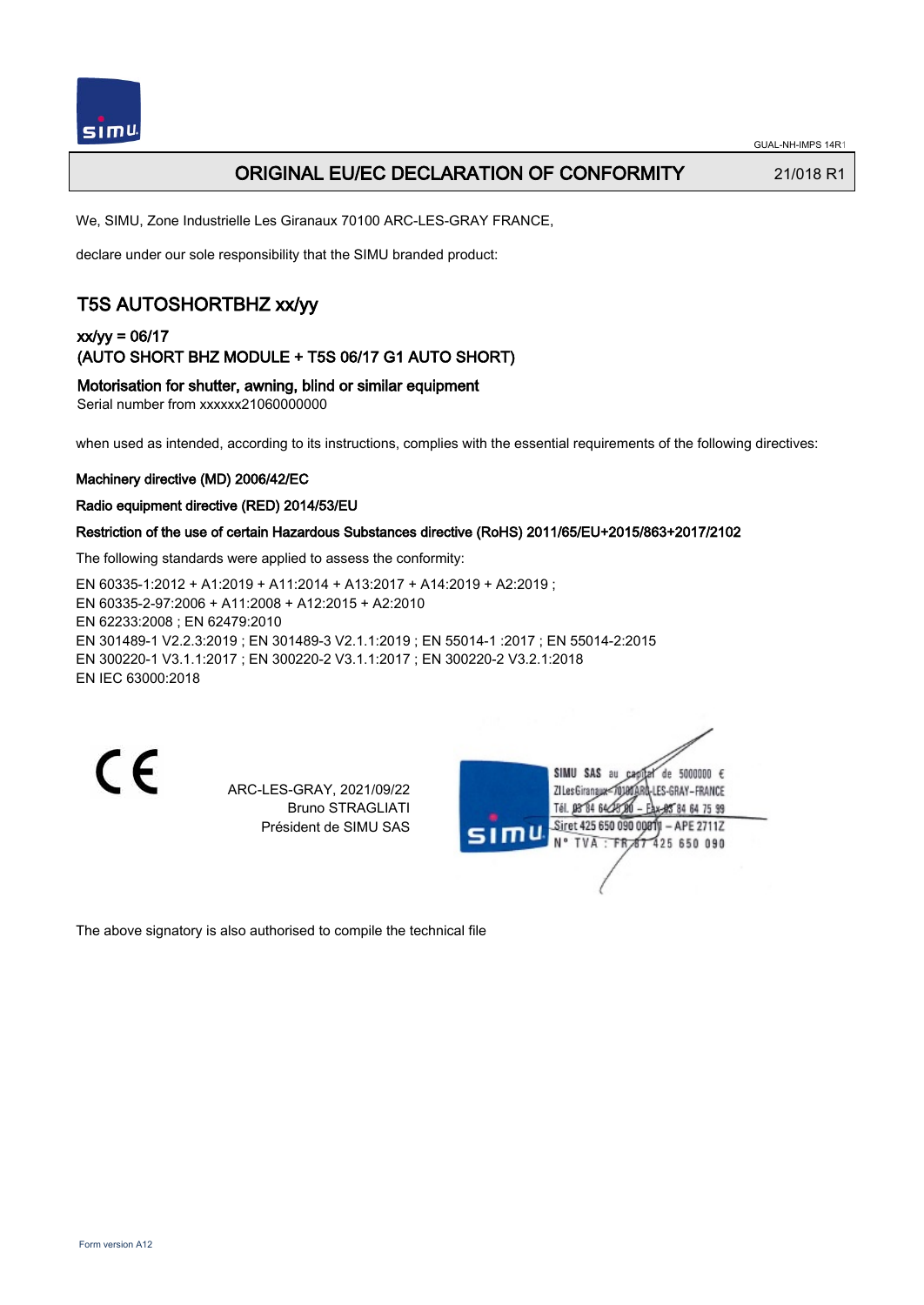



## ORIGINAL EU/EC DECLARATION OF CONFORMITY DECLARATION EU/CE DE CONFORMITE ORIGINALE

21/018 R1

We, SIMU, Zone Industrielle Les Giranaux 70100 ARC-LES-GRAY FRANCE, Nous,

declare under our sole responsibility that the SIMU branded product: declarons sous notre seule responsabilité que le produit de marque SIMU

# T5S AUTOSHORTBHZ xx/yy

### xx/yy = 06/17 (AUTO SHORT BHZ MODULE + T5S 06/17 G1 AUTO SHORT)

Motorisation for shutter, awning, blind or similar equipment

Motorisation de volet, store, rideau ou équipement similaire

Serial number from xxxxxx21060000000 Numéro de série à partir de

when used as intended, according to its instructions, complies with the essential requirements of the following directives: utilisé, selon l'usage prévu, comme décrit dans son manuel d'utilisation, est conforme aux exigences essentielles des directives suivantes

### Machinery directive (MD) 2006/42/EC

Directive Machine 2006/42/EC

#### Radio equipment directive (RED) 2014/53/EU

Directive sur les équipements radio 2014/53/EU

### Restriction of the use of certain Hazardous Substances directive (RoHS) 2011/65/EU+2015/863+2017/2102

Directive RoHS 2011/65/EU+2015/863+2017/2102

The following standards were applied to assess the conformity: Les normes de référence suivantes ont été appliquées pour évaluer la conformité

EN 60335‑1:2012 + A1:2019 + A11:2014 + A13:2017 + A14:2019 + A2:2019 ; EN 60335‑2‑97:2006 + A11:2008 + A12:2015 + A2:2010 EN 62233:2008 ; EN 62479:2010 EN 301489‑1 V2.2.3:2019 ; EN 301489‑3 V2.1.1:2019 ; EN 55014‑1 :2017 ; EN 55014‑2:2015 EN 300220‑1 V3.1.1:2017 ; EN 300220‑2 V3.1.1:2017 ; EN 300220‑2 V3.2.1:2018 EN IEC 63000:2018

C E

ARC-LES-GRAY, 2021/09/22 Bruno STRAGLIATI Président de SIMU SAS

de 5000000  $\epsilon$ SIMU SAS au ZI Les Giranaux<sup>2</sup> ES-GRAY-FRANCE Tél. 08 84 64 2 64 75 99 Siret 425 650 090 00811  $-$  APF 27117 125 650 090

The above signatory is also authorised to compile the technical file

La personne signataire ci-dessus est aussi celle autorisée à constituer le dossier technique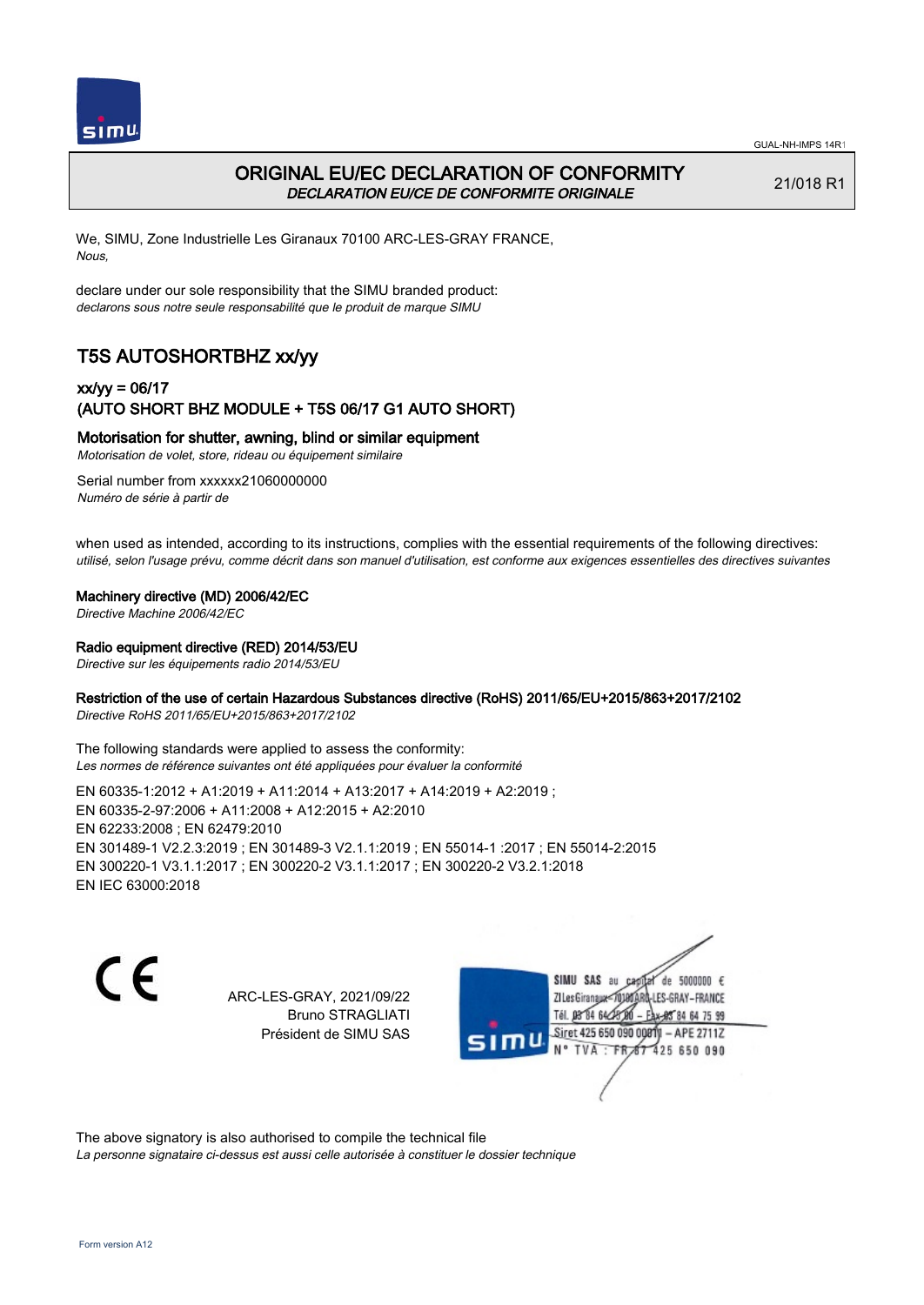



### ORIGINAL EU/EC DECLARATION OF CONFORMITY ORIGINAL EU/EG-KONFORMITÄTSERKLÄRUNG

21/018 R1

We, SIMU, Zone Industrielle Les Giranaux 70100 ARC-LES-GRAY FRANCE, Wir,

declare under our sole responsibility that the SIMU branded product: erklären unter unserer alleinigen Verantwortung, dass das mit der Marke SIMU versehene Produkt

# T5S AUTOSHORTBHZ xx/yy

### xx/yy = 06/17 (AUTO SHORT BHZ MODULE + T5S 06/17 G1 AUTO SHORT)

### Motorisation for shutter, awning, blind or similar equipment

Motorisierung für Abschlüsse or ähnliche Ausrüstung

Serial number from xxxxxx21060000000 Seriennummer ab

when used as intended, according to its instructions, complies with the essential requirements of the following directives: den einschlägigen Bestimmungen der folgenden Richtlinien entspricht, wenn es nach den Anweisungen des Herstellers bestimmungsgemäß verwendet wird

### Machinery directive (MD) 2006/42/EC

Maschinenrichtlinie 2006/42/EC

### Radio equipment directive (RED) 2014/53/EU

Funkanlagen-Richtlinie 2014/53/EU

### Restriction of the use of certain Hazardous Substances directive (RoHS) 2011/65/EU+2015/863+2017/2102

RoHS-Richtlinie 2011/65/EU+2015/863+2017/2102

The following standards were applied to assess the conformity: Die Konformität wird durch die Einhaltung folgender Normen nachgewiesen

EN 60335‑1:2012 + A1:2019 + A11:2014 + A13:2017 + A14:2019 + A2:2019 ; EN 60335‑2‑97:2006 + A11:2008 + A12:2015 + A2:2010 EN 62233:2008 ; EN 62479:2010 EN 301489‑1 V2.2.3:2019 ; EN 301489‑3 V2.1.1:2019 ; EN 55014‑1 :2017 ; EN 55014‑2:2015 EN 300220‑1 V3.1.1:2017 ; EN 300220‑2 V3.1.1:2017 ; EN 300220‑2 V3.2.1:2018 EN IEC 63000:2018

C E

ARC-LES-GRAY, 2021/09/22 Bruno STRAGLIATI Président de SIMU SAS

de 5000000  $\epsilon$ SIMU SAS au ZI Les Giranauxe LES-GRAY-FRANCE Tél. 08 84 64 24 95 84 64 75 99 Siret 425 650 090 00811 - APE 2711Z  $TVA$  : FRAT 425 650 090

The above signatory is also authorised to compile the technical file

Die oben genannte Person ist auch bevollmächtigt, die relevanten technischen Unterlagen zusammenzustellen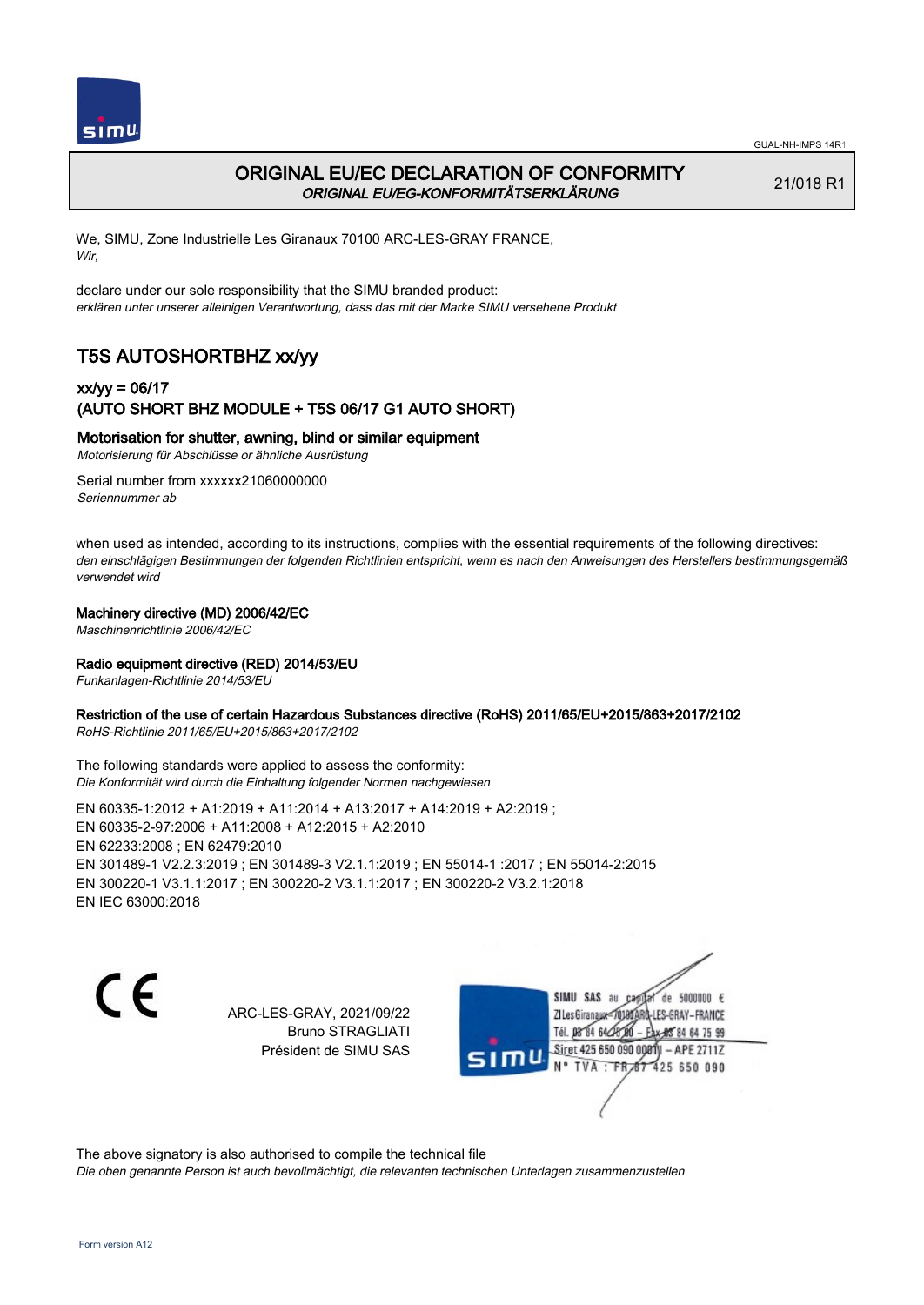



## ORIGINAL EU/EC DECLARATION OF CONFORMITY DECLARACIÓN UE/CE DE CONFORMIDAD ORIGINAL

21/018 R1

We, SIMU, Zone Industrielle Les Giranaux 70100 ARC-LES-GRAY FRANCE, Nosotros,

declare under our sole responsibility that the SIMU branded product: declaramos bajo nuestra única responsabilidad, que los productos de la marca SIMU

# T5S AUTOSHORTBHZ xx/yy

### xx/yy = 06/17 (AUTO SHORT BHZ MODULE + T5S 06/17 G1 AUTO SHORT)

### Motorisation for shutter, awning, blind or similar equipment

Motorización de persiana, toldo, cortina o equipos similares

Serial number from xxxxxx21060000000 número de serie a partir de

when used as intended, according to its instructions, complies with the essential requirements of the following directives: cuando se utilizan según el uso previsto, de conformidad con sus instrucciones, cumplen con los requisitos esenciales de las siguientes directivas

### Machinery directive (MD) 2006/42/EC

Directiva "Máquinas" 2006/42/EC

#### Radio equipment directive (RED) 2014/53/EU

Directiva equipos radioeléctricos 2014/53/EU

#### Restriction of the use of certain Hazardous Substances directive (RoHS) 2011/65/EU+2015/863+2017/2102

Directiva RoHS 2011/65/EU+2015/863+2017/2102

The following standards were applied to assess the conformity: Las siguientes normas de referencia han sido aplicadas para evaluar la conformidad

EN 60335‑1:2012 + A1:2019 + A11:2014 + A13:2017 + A14:2019 + A2:2019 ; EN 60335‑2‑97:2006 + A11:2008 + A12:2015 + A2:2010 EN 62233:2008 ; EN 62479:2010 EN 301489‑1 V2.2.3:2019 ; EN 301489‑3 V2.1.1:2019 ; EN 55014‑1 :2017 ; EN 55014‑2:2015 EN 300220‑1 V3.1.1:2017 ; EN 300220‑2 V3.1.1:2017 ; EN 300220‑2 V3.2.1:2018 EN IEC 63000:2018

C E

ARC-LES-GRAY, 2021/09/22 Bruno STRAGLIATI Président de SIMU SAS

de 5000000  $\epsilon$ SIMU SAS au ZI Les Giranaux< LES-GRAY-FRANCE Tél. 08 84 64 24 95 84 64 75 99 Siret 425 650 090 00811 - APE 2711Z TVA: FR 67 425 650 090

The above signatory is also authorised to compile the technical file el firmante, anteriormente mencionado tambien esta facultado para elaborar el expediente tecnico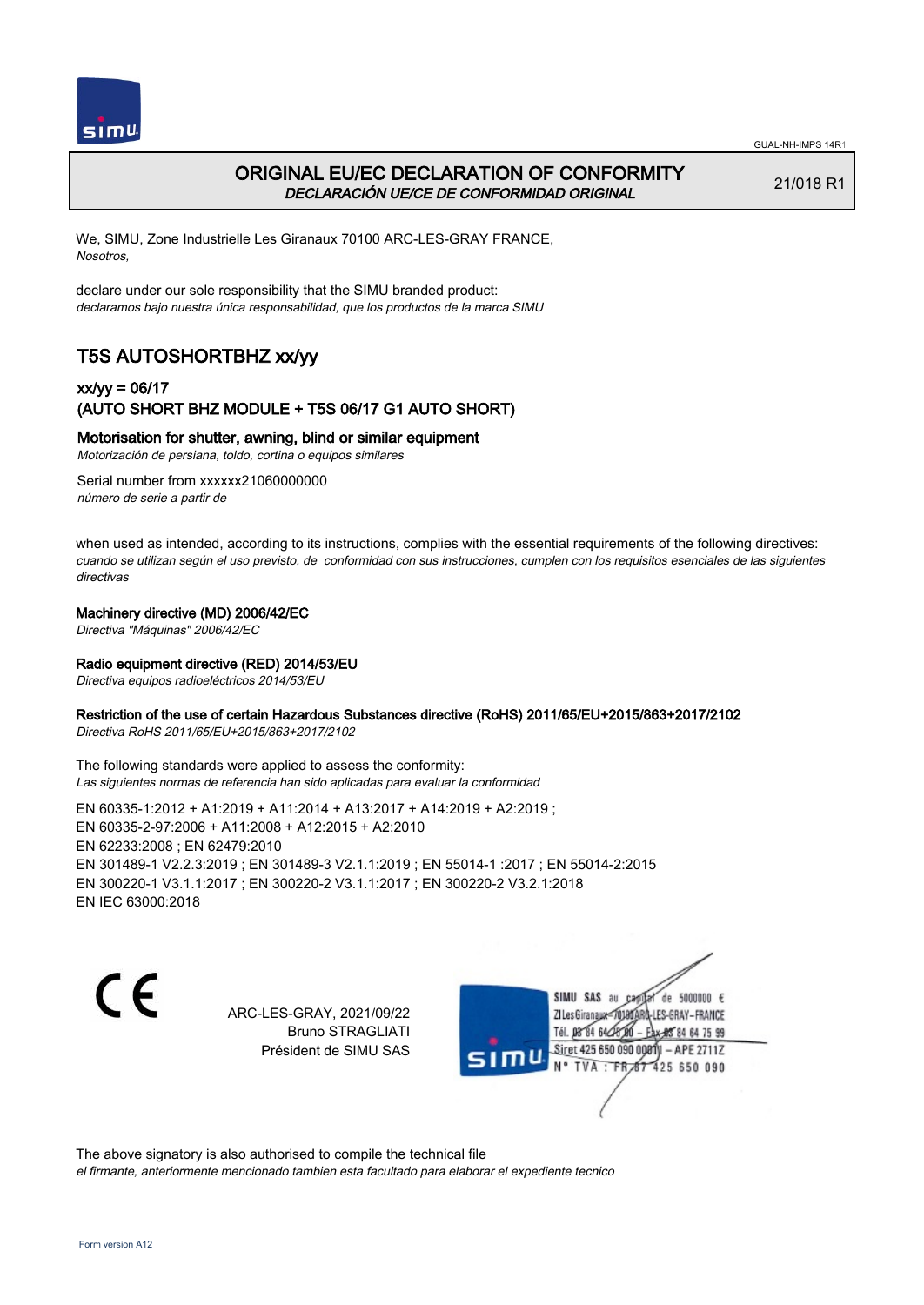

## ORIGINAL EU/EC DECLARATION OF CONFORMITY DICHIARAZIONE DI CONFORMITÀ UE/CE ORIGINALE

21/018 R1

We, SIMU, Zone Industrielle Les Giranaux 70100 ARC-LES-GRAY FRANCE, Noi,

declare under our sole responsibility that the SIMU branded product: dichiariamo sotto la nostra esclusiva responsabilità che l'appareccho di marca SIMU

# T5S AUTOSHORTBHZ xx/yy

### xx/yy = 06/17 (AUTO SHORT BHZ MODULE + T5S 06/17 G1 AUTO SHORT)

Motorisation for shutter, awning, blind or similar equipment

Motorizzazione di tapparella, persiana, tenda o apparecchiatura similare

Serial number from xxxxxx21060000000 Numero di serie a partire da

when used as intended, according to its instructions, complies with the essential requirements of the following directives: se utilizzato secondo l'uso previsto, come descritto nel suo manuale d'istruzioni, è conforme ai requisiti essenziali delle seguenti Direttive

#### Machinery directive (MD) 2006/42/EC

Direttiva Macchine 2006/42/EC

#### Radio equipment directive (RED) 2014/53/EU

Direttiva apparecchiature radio 2014/53/EU

### Restriction of the use of certain Hazardous Substances directive (RoHS) 2011/65/EU+2015/863+2017/2102

Direttiva RoHS 2011/65/EU+2015/863+2017/2102

The following standards were applied to assess the conformity: I seguenti standard di riferimento sono stati applicati per ottenere la conformità

EN 60335‑1:2012 + A1:2019 + A11:2014 + A13:2017 + A14:2019 + A2:2019 ; EN 60335‑2‑97:2006 + A11:2008 + A12:2015 + A2:2010 EN 62233:2008 ; EN 62479:2010 EN 301489‑1 V2.2.3:2019 ; EN 301489‑3 V2.1.1:2019 ; EN 55014‑1 :2017 ; EN 55014‑2:2015 EN 300220‑1 V3.1.1:2017 ; EN 300220‑2 V3.1.1:2017 ; EN 300220‑2 V3.2.1:2018 EN IEC 63000:2018

C E

ARC-LES-GRAY, 2021/09/22 Bruno STRAGLIATI Président de SIMU SAS

de 5000000  $\epsilon$ SIMU SAS au ZI Les Giranaux< ES-GRAY-FRANCE Tél. 08 84 64 2 64 75 99 Siret 425 650 090 00811  $-$  APF 27117 125 650 090

The above signatory is also authorised to compile the technical file Il firmatario è inoltre autorizzato a costituire il fascicolo tecnico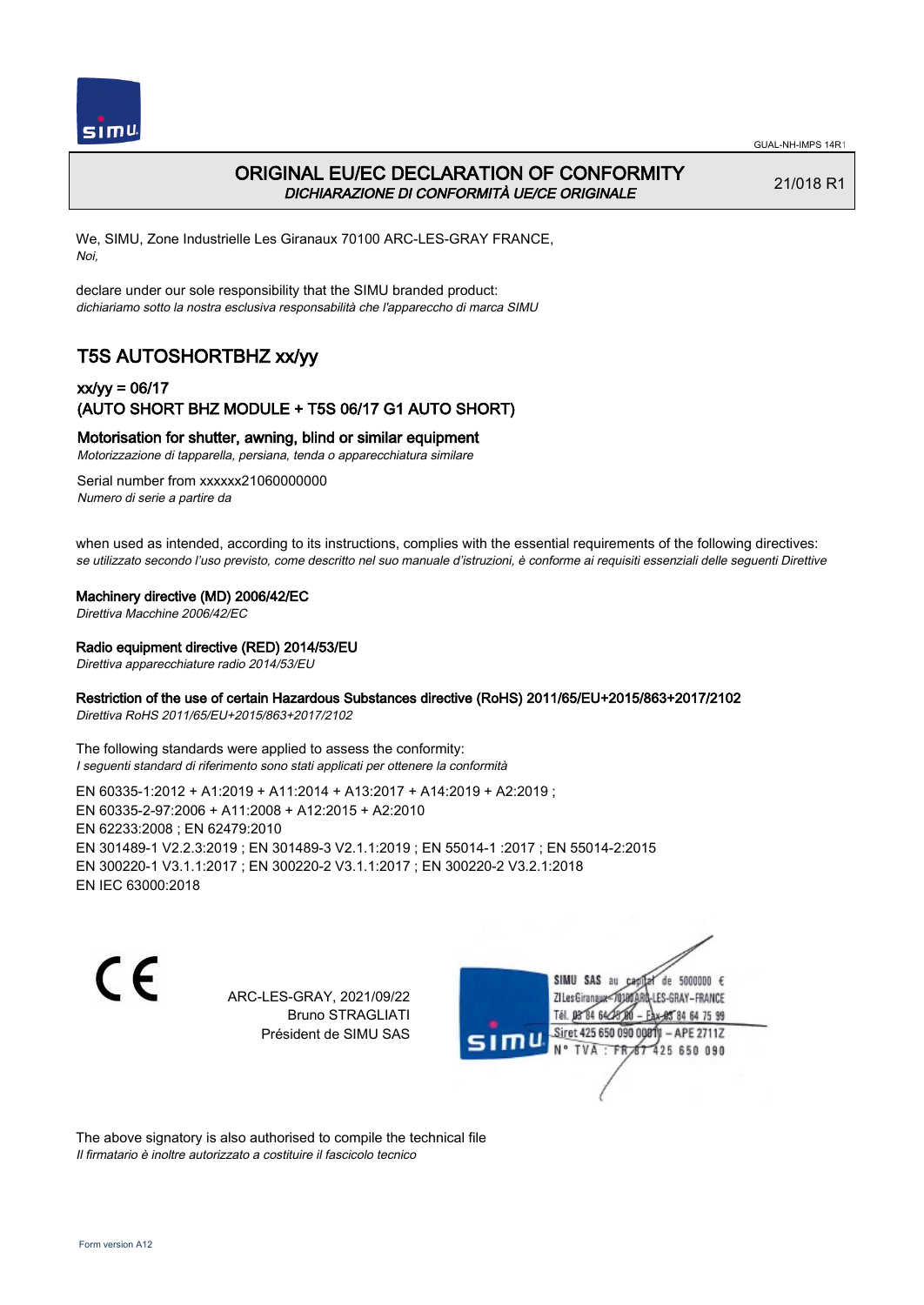



## ORIGINAL EU/EC DECLARATION OF CONFORMITY ОРИГИНАЛНА EU/EC ДЕКЛАРАЦИЯ ЗА СЪОТВЕТСТВИЕ

21/018 R1

We, SIMU, Zone Industrielle Les Giranaux 70100 ARC-LES-GRAY FRANCE, Ние,

declare under our sole responsibility that the SIMU branded product: декларираме на своя лична отговорност, че продукт с търговска марка SIMU

# T5S AUTOSHORTBHZ xx/yy

## xx/yy = 06/17 (AUTO SHORT BHZ MODULE + T5S 06/17 G1 AUTO SHORT)

### Motorisation for shutter, awning, blind or similar equipment

Моторизация за ролетни щори, сенници или други подобни засенчващи изделия

Serial number from xxxxxx21060000000 сериен номер от

when used as intended, according to its instructions, complies with the essential requirements of the following directives: когато се използва съобразно предназначението си и в съответствие с инструкциите е в съответствие с основните изисквания на следните директиви

#### Machinery directive (MD) 2006/42/EC

Машинна директива 2006/42/EC

#### Radio equipment directive (RED) 2014/53/EU

Директива за радио оборудване 2014/53/EU

#### Restriction of the use of certain Hazardous Substances directive (RoHS) 2011/65/EU+2015/863+2017/2102

RoHS Директива относно ограничението на употребата на определени опасни вещества в електрическото и електронното оборудване 2011/65/EU+2015/863+2017/2102

The following standards were applied to assess the conformity: Следните референтни стандарти са приложени за оценяване на съответствието

EN 60335‑1:2012 + A1:2019 + A11:2014 + A13:2017 + A14:2019 + A2:2019 ; EN 60335‑2‑97:2006 + A11:2008 + A12:2015 + A2:2010 EN 62233:2008 ; EN 62479:2010 EN 301489‑1 V2.2.3:2019 ; EN 301489‑3 V2.1.1:2019 ; EN 55014‑1 :2017 ; EN 55014‑2:2015 EN 300220‑1 V3.1.1:2017 ; EN 300220‑2 V3.1.1:2017 ; EN 300220‑2 V3.2.1:2018 EN IEC 63000:2018

CE

ARC-LES-GRAY, 2021/09/22 Bruno STRAGLIATI Président de SIMU SAS



The above signatory is also authorised to compile the technical file Гоеподписващия също е упълномощен да съставя техническо досие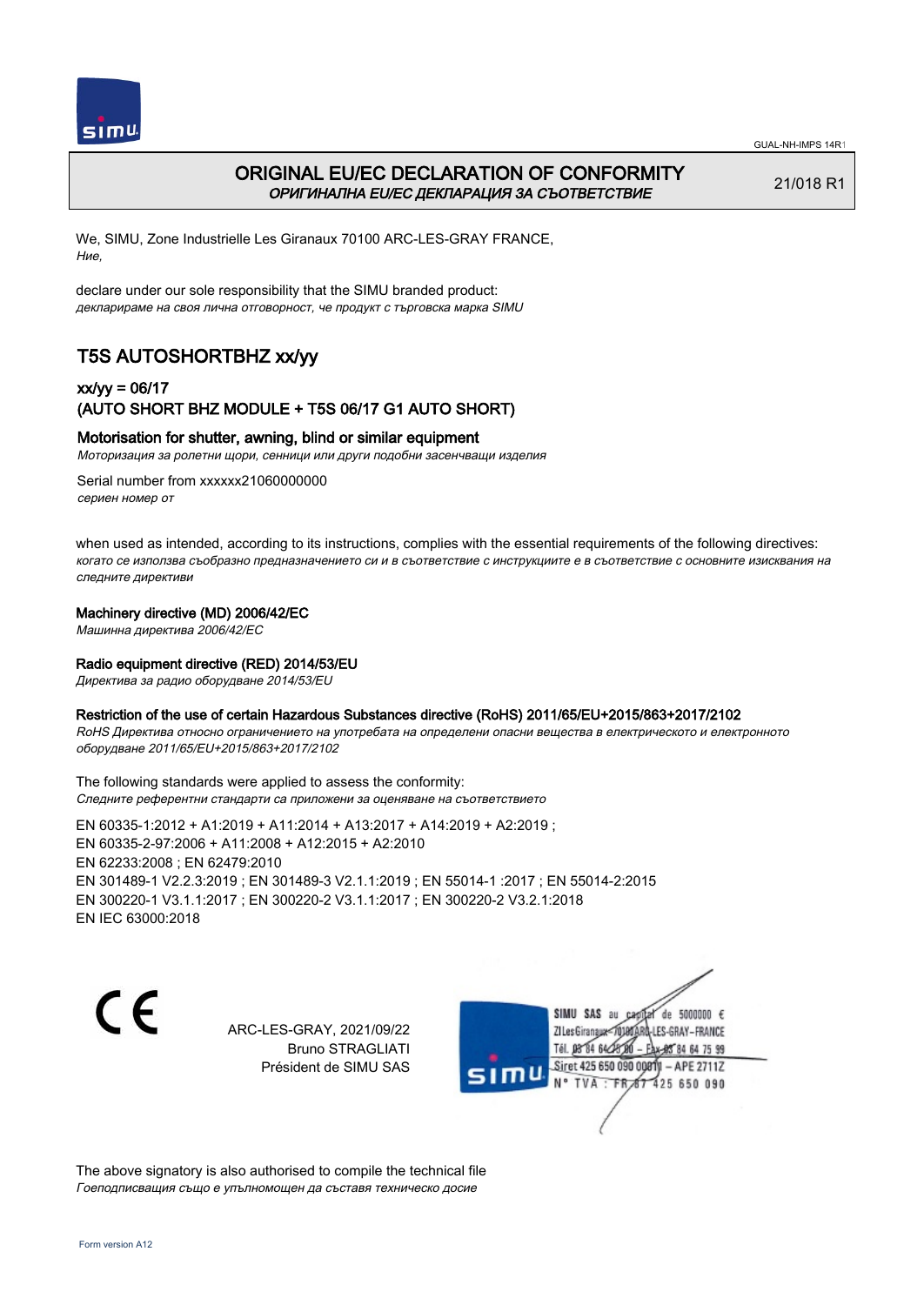

## ORIGINAL EU/EC DECLARATION OF CONFORMITY ORIGINÁLNÍ EU/ES PROHLÁŠENÍ O SHODĚ

21/018 R1

We, SIMU, Zone Industrielle Les Giranaux 70100 ARC-LES-GRAY FRANCE, My,

declare under our sole responsibility that the SIMU branded product: prohlašujeme na svou výlučnou odpovědnost, že výrobek značky SIMU

# T5S AUTOSHORTBHZ xx/yy

### xx/yy = 06/17 (AUTO SHORT BHZ MODULE + T5S 06/17 G1 AUTO SHORT)

Motorisation for shutter, awning, blind or similar equipment

Pohon pro rolety, markýzy, clony nebo podobná zařízení

Serial number from xxxxxx21060000000 Sériové číslo od

when used as intended, according to its instructions, complies with the essential requirements of the following directives: pokud je používán v souladu s účelem použití a s návodem, splňuje základní požadavky těchto směrnic

### Machinery directive (MD) 2006/42/EC

Směrnice o strojních zařízeních 2006/42/EC

### Radio equipment directive (RED) 2014/53/EU

Směrnice o dodávání rádiových zařízení na trh 2014/53/EU

#### Restriction of the use of certain Hazardous Substances directive (RoHS) 2011/65/EU+2015/863+2017/2102

Směrnice o omezení používání některých nebezpečných látek v elektrických a elektronických zařízeních 2011/65/EU+2015/863+2017/2102

The following standards were applied to assess the conformity: Pro posouzení shody byly použity následující normy

EN 60335‑1:2012 + A1:2019 + A11:2014 + A13:2017 + A14:2019 + A2:2019 ; EN 60335‑2‑97:2006 + A11:2008 + A12:2015 + A2:2010 EN 62233:2008 ; EN 62479:2010 EN 301489‑1 V2.2.3:2019 ; EN 301489‑3 V2.1.1:2019 ; EN 55014‑1 :2017 ; EN 55014‑2:2015 EN 300220‑1 V3.1.1:2017 ; EN 300220‑2 V3.1.1:2017 ; EN 300220‑2 V3.2.1:2018 EN IEC 63000:2018

C E

ARC-LES-GRAY, 2021/09/22 Bruno STRAGLIATI Président de SIMU SAS

de 5000000  $\epsilon$ SIMU SAS au ZI Les Giranaux</r0 ES-GRAY-FRANCE Tél. 08 R4 64 2 64 75 99 Siret 425 650 090 00811  $-$  APF 27117 125 650 090

The above signatory is also authorised to compile the technical file Výše uvedená osoba je také osoba pověřená sestavením technické dokumentace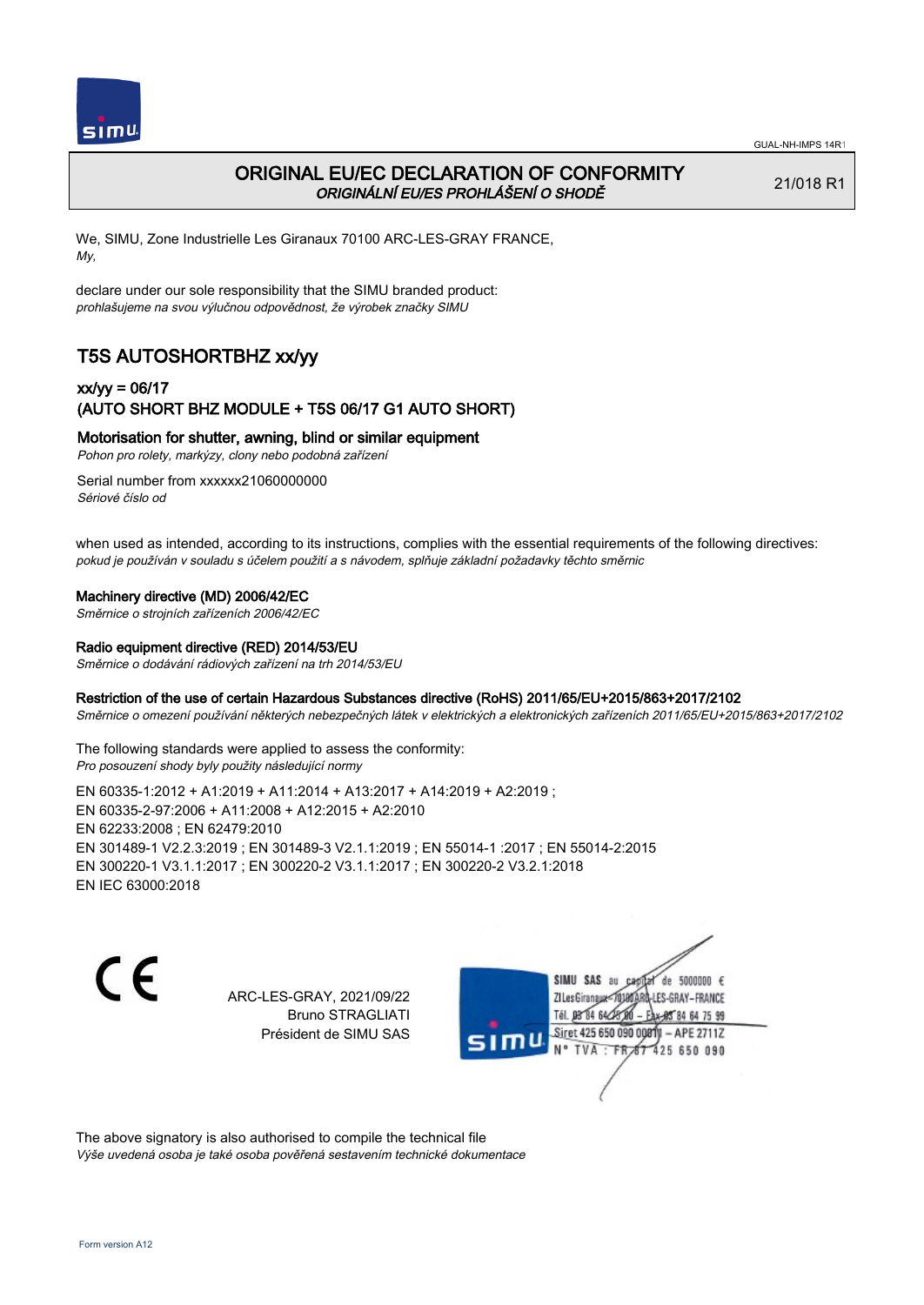



## ORIGINAL EU/EC DECLARATION OF CONFORMITY ORIGINAL EU/EF-OVERENSSTEMMELSESERKLÆRING

21/018 R1

We, SIMU, Zone Industrielle Les Giranaux 70100 ARC-LES-GRAY FRANCE, Vi,

declare under our sole responsibility that the SIMU branded product: erklærer som eneansvarlige, at SIMU mærkede produkter

# T5S AUTOSHORTBHZ xx/yy

### xx/yy = 06/17 (AUTO SHORT BHZ MODULE + T5S 06/17 G1 AUTO SHORT)

### Motorisation for shutter, awning, blind or similar equipment

Motorisering af gitre, markiser, persienner eller lign. udstyr

Serial number from xxxxxx21060000000 serienummer fra

when used as intended, according to its instructions, complies with the essential requirements of the following directives: når det anvendes efter hensigten, efter dennes instrukser, overholder kravene i følgende direktiver

### Machinery directive (MD) 2006/42/EC

Maskindirektivet 2006/42/EC

Radio equipment directive (RED) 2014/53/EU

Radioudstyrsdirektivet 2014/53/EU

### Restriction of the use of certain Hazardous Substances directive (RoHS) 2011/65/EU+2015/863+2017/2102

RoHS direktiv 2011/65/EU+2015/863+2017/2102

The following standards were applied to assess the conformity: Referencestandarderne der følger blev anvendt til at vurdere overholdelsen

EN 60335‑1:2012 + A1:2019 + A11:2014 + A13:2017 + A14:2019 + A2:2019 ; EN 60335‑2‑97:2006 + A11:2008 + A12:2015 + A2:2010 EN 62233:2008 ; EN 62479:2010 EN 301489‑1 V2.2.3:2019 ; EN 301489‑3 V2.1.1:2019 ; EN 55014‑1 :2017 ; EN 55014‑2:2015 EN 300220‑1 V3.1.1:2017 ; EN 300220‑2 V3.1.1:2017 ; EN 300220‑2 V3.2.1:2018 EN IEC 63000:2018

C E

ARC-LES-GRAY, 2021/09/22 Bruno STRAGLIATI Président de SIMU SAS

de 5000000  $\epsilon$ SIMU SAS au ZI Les Giranaux< LES-GRAY-FRANCE Tél. 08 84 64 2 64 75 99 Siret 425 650 090 00811  $-$  APF 27117 125 650 090

The above signatory is also authorised to compile the technical file Personen nævnt ovenfor er også godkendt til at udarbejde det tekniske dossier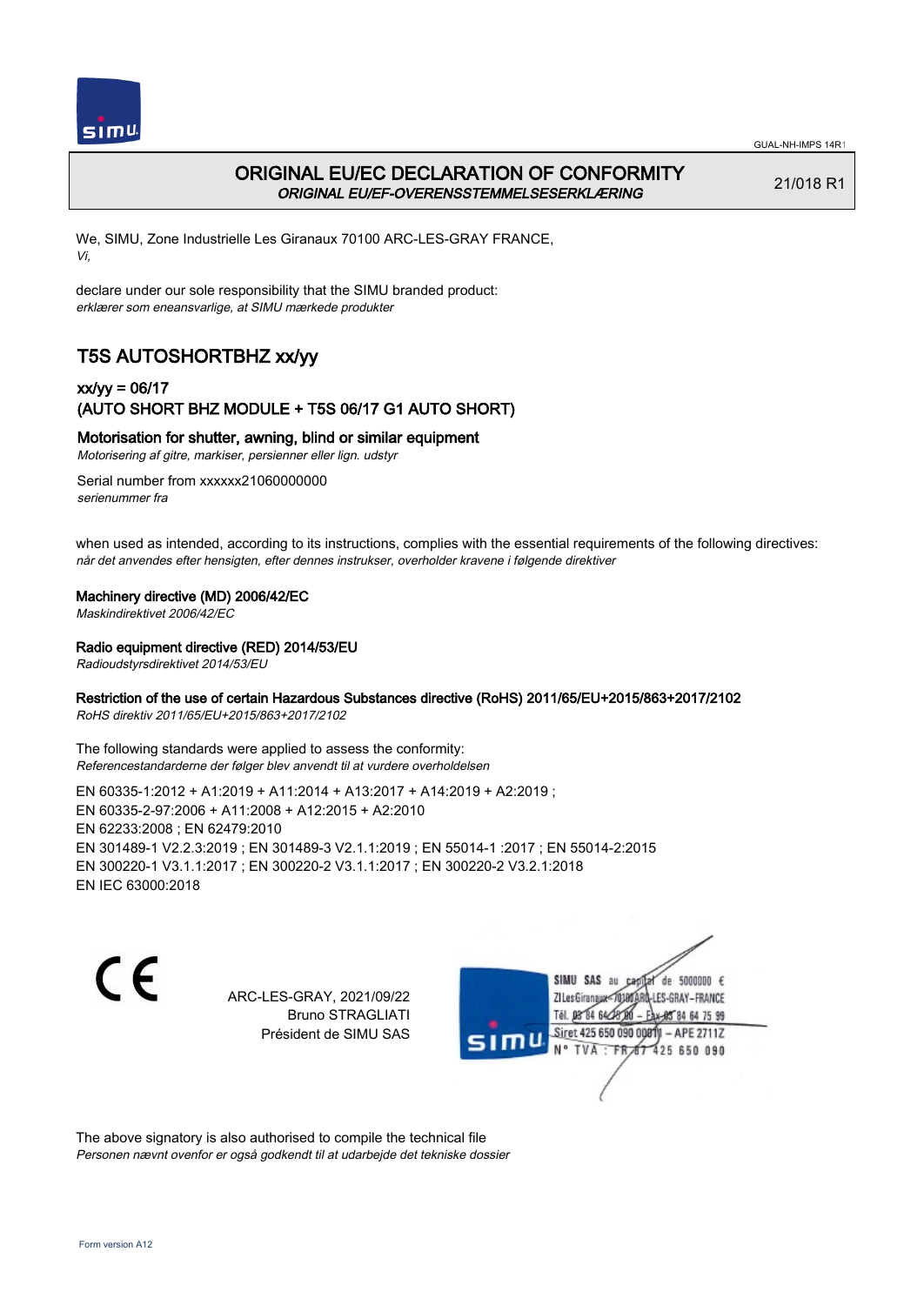

## ORIGINAL EU/EC DECLARATION OF CONFORMITY EL/EK VASTAVUSDEKLARATSIOON

21/018 R1

We, SIMU, Zone Industrielle Les Giranaux 70100 ARC-LES-GRAY FRANCE, Meie,

declare under our sole responsibility that the SIMU branded product: kinnitame kogu vastutusega, et SIMU kaubamärgiga tooted

# T5S AUTOSHORTBHZ xx/yy

### xx/yy = 06/17 (AUTO SHORT BHZ MODULE + T5S 06/17 G1 AUTO SHORT)

### Motorisation for shutter, awning, blind or similar equipment

Aknaluukide, varikatuste, aknakardinate või sarnaste seadmete motoriseerimine

Serial number from xxxxxx21060000000 Seerianumber alates

when used as intended, according to its instructions, complies with the essential requirements of the following directives: kui kasutatakse eesmärgipäraselt ja juhiste kohaselt, vastavad käesoleva direktiivi põhinõuetele

### Machinery directive (MD) 2006/42/EC

Masinate direktiiv 2006/42/EC

#### Radio equipment directive (RED) 2014/53/EU

Direktiiv raadioseadmete turul kättesaadavuse kohta 2014/53/EU

#### Restriction of the use of certain Hazardous Substances directive (RoHS) 2011/65/EU+2015/863+2017/2102

RoHs direktiiv ohtlike ainete kasutamise piirangute kohta elektri- ja elektroonikaseadmetes 2011/65/EU+2015/863+2017/2102

The following standards were applied to assess the conformity: Vastavusdeklaratsiooni hindamiseks kasutatakse järgmisi standardeid

EN 60335‑1:2012 + A1:2019 + A11:2014 + A13:2017 + A14:2019 + A2:2019 ; EN 60335‑2‑97:2006 + A11:2008 + A12:2015 + A2:2010 EN 62233:2008 ; EN 62479:2010 EN 301489‑1 V2.2.3:2019 ; EN 301489‑3 V2.1.1:2019 ; EN 55014‑1 :2017 ; EN 55014‑2:2015 EN 300220‑1 V3.1.1:2017 ; EN 300220‑2 V3.1.1:2017 ; EN 300220‑2 V3.2.1:2018 EN IEC 63000:2018

C E

ARC-LES-GRAY, 2021/09/22 Bruno STRAGLIATI Président de SIMU SAS

de 5000000  $\epsilon$ SIMU SAS au ZI Les Giranaux<sup>2</sup> ES-GRAY-FRANCE Tél. 08 84 64 2 64 75 99 Siret 425 650 090 00811  $-$  APF 27117 125 650 090

The above signatory is also authorised to compile the technical file Eelpool nimetatud isik on volitatud koostama tehnilist dokumentatsiooni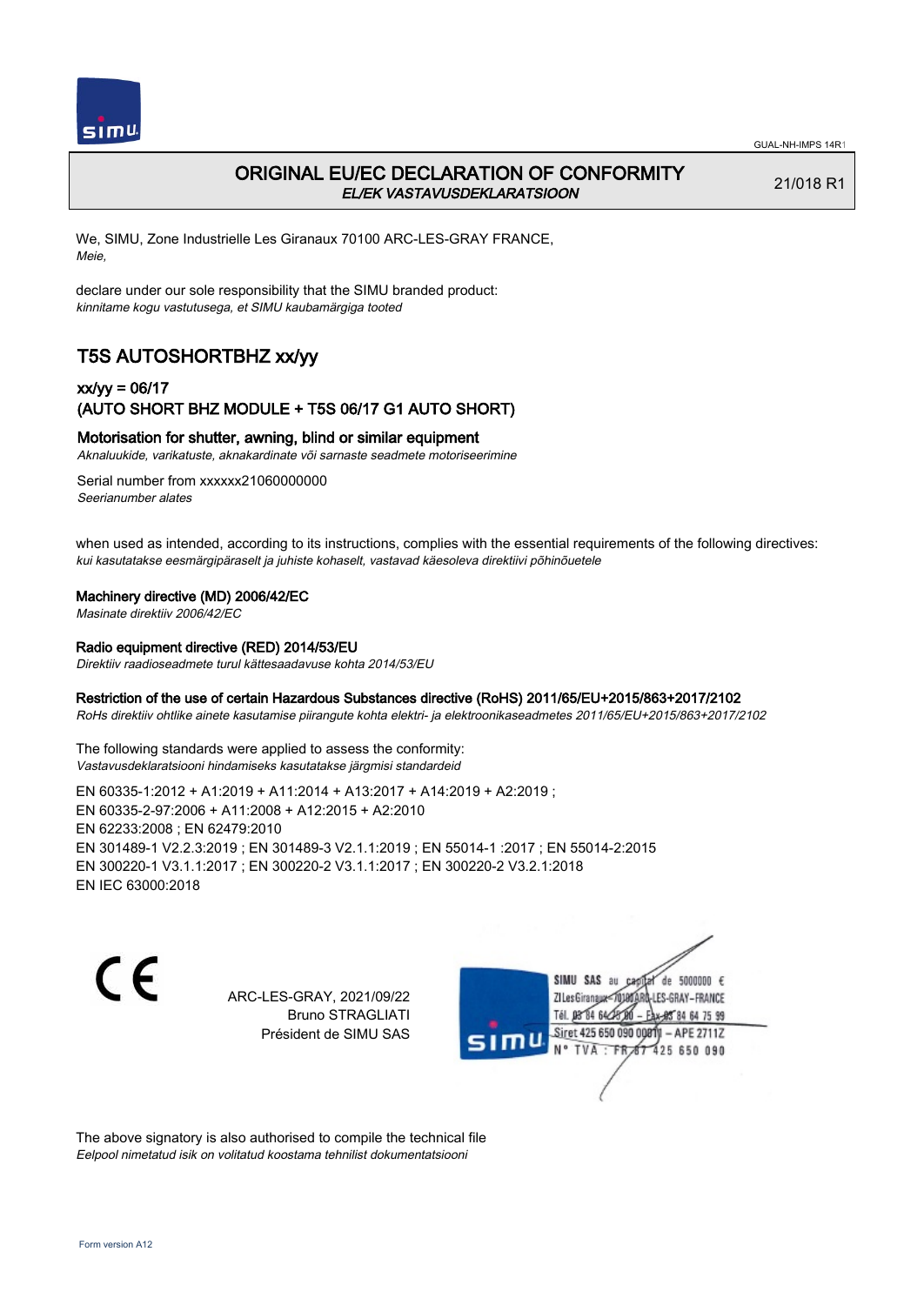

# ORIGINAL EU/EC DECLARATION OF CONFORMITY ALKUPERÄISET EU/EY-VAATIMUSTENMUKAISUUSVAKUUTUS

21/018 R1

We, SIMU, Zone Industrielle Les Giranaux 70100 ARC-LES-GRAY FRANCE, Me,

declare under our sole responsibility that the SIMU branded product: vakuutamme omalla vastuullamme, että SIMU merkkituote

# T5S AUTOSHORTBHZ xx/yy

## xx/yy = 06/17 (AUTO SHORT BHZ MODULE + T5S 06/17 G1 AUTO SHORT)

Motorisation for shutter, awning, blind or similar equipment

Sälerullainten, markiisien, kaihtimien tai vastaavien motorisointi

Serial number from xxxxxx21060000000 sarianumerot

when used as intended, according to its instructions, complies with the essential requirements of the following directives: kun käytettynä oikein ja sen ohjeiden mukaan, noudattaa seuraavien direktiivien olennaisia vaatimuksia

### Machinery directive (MD) 2006/42/EC

Konedirektiivin 2006/42/EC

### Radio equipment directive (RED) 2014/53/EU

Radiolaitteiden direktiivin 2014/53/EU

### Restriction of the use of certain Hazardous Substances directive (RoHS) 2011/65/EU+2015/863+2017/2102

RoHS direktiivin 2011/65/EU+2015/863+2017/2102

The following standards were applied to assess the conformity: Seuraavia viitestandardeja sovellettiin vaatimustenmukaisuusvakuutusta arvioitaessa

EN 60335‑1:2012 + A1:2019 + A11:2014 + A13:2017 + A14:2019 + A2:2019 ; EN 60335‑2‑97:2006 + A11:2008 + A12:2015 + A2:2010 EN 62233:2008 ; EN 62479:2010 EN 301489‑1 V2.2.3:2019 ; EN 301489‑3 V2.1.1:2019 ; EN 55014‑1 :2017 ; EN 55014‑2:2015 EN 300220‑1 V3.1.1:2017 ; EN 300220‑2 V3.1.1:2017 ; EN 300220‑2 V3.2.1:2018 EN IEC 63000:2018

C E

ARC-LES-GRAY, 2021/09/22 Bruno STRAGLIATI Président de SIMU SAS

de 5000000  $\epsilon$ SIMU SAS au ZI Les Giranaux< ES-GRAY-FRANCE Tél. 08 84 64 2 64 75 99 Siret 425 650 090 00811  $-$  APF 27117 125 650 090

The above signatory is also authorised to compile the technical file Yllä allekirjoittaja on myös valtuutettu kokoamaan teknisten tiedostojen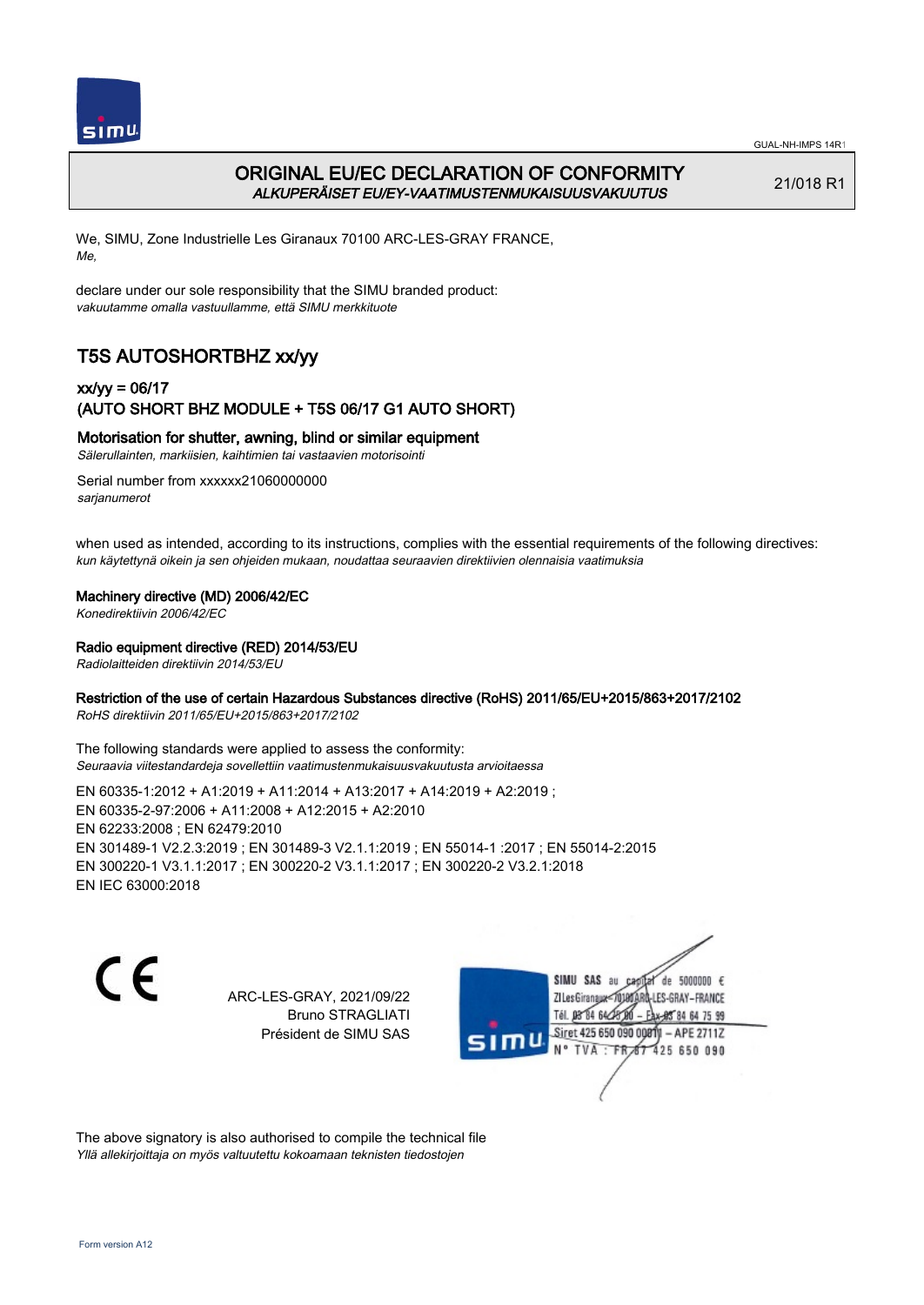

## ORIGINAL EU/EC DECLARATION OF CONFORMITY ΠΡΩΤΟΤΥΠΟ ΔΗΛΩΣΗ ΣΥΜΜΟΡΦΩΣΗΣ ΕΕ/EK

21/018 R1

We, SIMU, Zone Industrielle Les Giranaux 70100 ARC-LES-GRAY FRANCE, εμείς,

declare under our sole responsibility that the SIMU branded product: Δηλώνουμε αναλαμβάνοντας την αποκλειστική ευθύνη ότι το επώνυμο προϊόν SIMU

# T5S AUTOSHORTBHZ xx/yy

## xx/yy = 06/17 (AUTO SHORT BHZ MODULE + T5S 06/17 G1 AUTO SHORT)

Motorisation for shutter, awning, blind or similar equipment

Μηχανοκίνηση για ρολα,τέντες,στόρια ή παρόμοιο εξοπλισμό

Serial number from xxxxxx21060000000 σειριακό αριθμό από

when used as intended, according to its instructions, complies with the essential requirements of the following directives: όταν χρησιμοποιείται όπως έχει προβλεφθεί, σύμφωνα με τις οδηγίες του, συμφωνεί με τις βασικές απαιτήσεις των ακόλουθων οδηγιών

### Machinery directive (MD) 2006/42/EC

Οδηγία περι μηχανικού εξοπλισμού 2006/42/EC

# Radio equipment directive (RED) 2014/53/EU

Οδηγία ραδιοεξοπλισμού 2014/53/EU

### Restriction of the use of certain Hazardous Substances directive (RoHS) 2011/65/EU+2015/863+2017/2102

Οδηγίας RoHS 2011/65/EU+2015/863+2017/2102

The following standards were applied to assess the conformity: Τα πρότυπα αναφοράς που ακολουθούν εφαρμόστηκαν με σκοπό την αξιολόγηση της συμμόρφωσης

EN 60335‑1:2012 + A1:2019 + A11:2014 + A13:2017 + A14:2019 + A2:2019 ; EN 60335‑2‑97:2006 + A11:2008 + A12:2015 + A2:2010 EN 62233:2008 ; EN 62479:2010 EN 301489‑1 V2.2.3:2019 ; EN 301489‑3 V2.1.1:2019 ; EN 55014‑1 :2017 ; EN 55014‑2:2015 EN 300220‑1 V3.1.1:2017 ; EN 300220‑2 V3.1.1:2017 ; EN 300220‑2 V3.2.1:2018 EN IEC 63000:2018

C E

ARC-LES-GRAY, 2021/09/22 Bruno STRAGLIATI Président de SIMU SAS

de 5000000  $\epsilon$ SIMU SAS au ZI Les Giranaux-70180 LES-GRAY-FRANCE THE DR R4 64/28 64 75 99 Siret 425 650 090 00811  $-$  APF 27117 125 650 090

The above signatory is also authorised to compile the technical file

Το πρόσωπο που αναφέρεται παραπάνω είναι επίσης εξουσιοδοτημένο να καταρτίσει τον τεχνικό φάκελο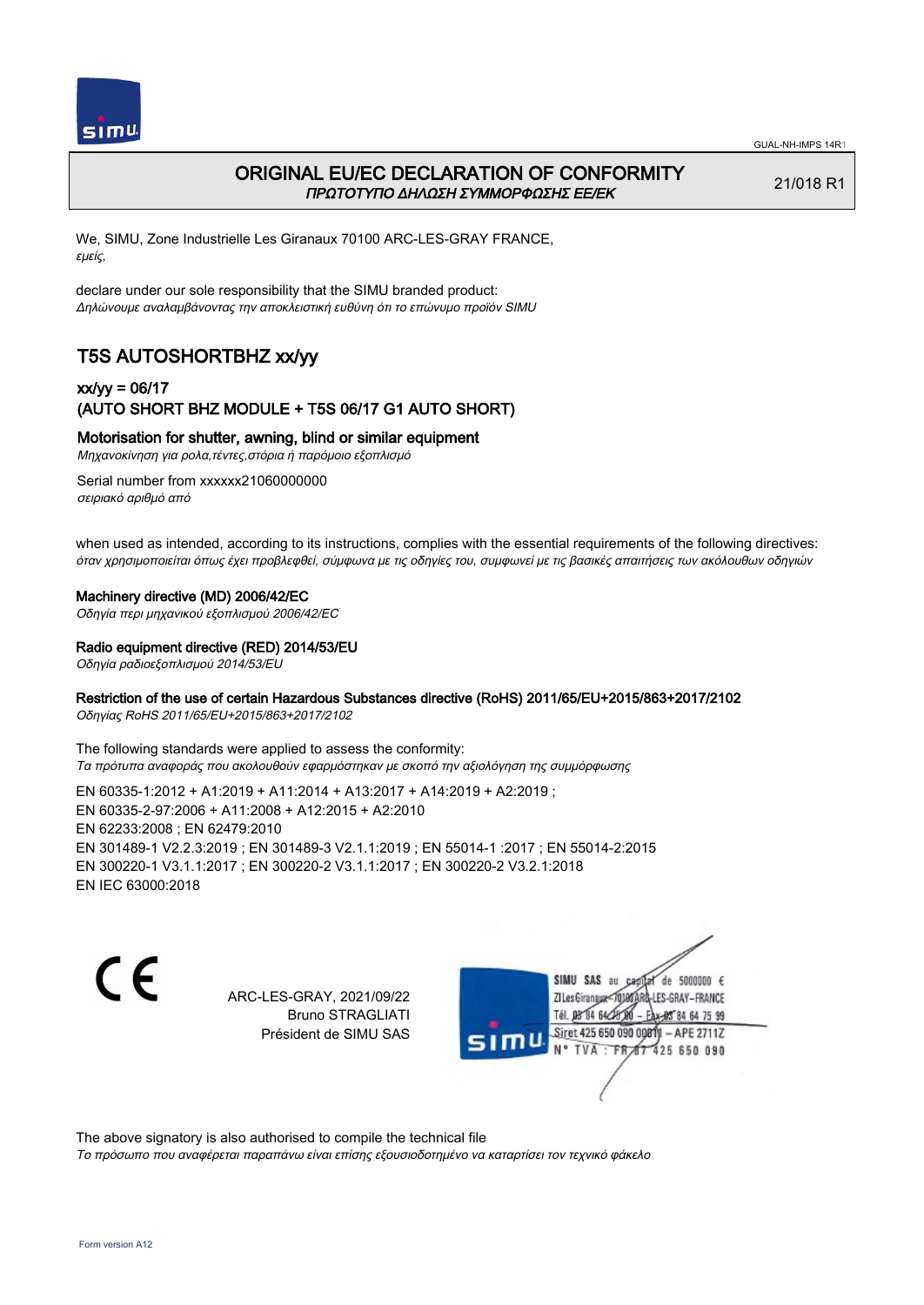

# ORIGINAL EU/EC DECLARATION OF CONFORMITY ORGINALNA EU/EC DEKLARACIJA O USKLAĐENOSTI

21/018 R1

We, SIMU, Zone Industrielle Les Giranaux 70100 ARC-LES-GRAY FRANCE, Mi,

declare under our sole responsibility that the SIMU branded product: izjavljujemo pod punom odgovornošču da je proizvod marke SIMU

# T5S AUTOSHORTBHZ xx/yy

## xx/yy = 06/17 (AUTO SHORT BHZ MODULE + T5S 06/17 G1 AUTO SHORT)

### Motorisation for shutter, awning, blind or similar equipment

Motorizacija za rolete,tende,sjenila ili slične opreme

Serial number from xxxxxx21060000000 Serijski broj iz

when used as intended, according to its instructions, complies with the essential requirements of the following directives: ako se upotrebljava prema namjeni, prema važećim uputama, usklađen sa prijeko potrebnim zahtijevima slijedećih direktiva

### Machinery directive (MD) 2006/42/EC

Direktiva o strojevima 2006/42/EC

### Radio equipment directive (RED) 2014/53/EU

Direktiva za radijsku opremu 2014/53/EU

### Restriction of the use of certain Hazardous Substances directive (RoHS) 2011/65/EU+2015/863+2017/2102

Direktiva RoHS 2011/65/EU+2015/863+2017/2102

The following standards were applied to assess the conformity: Slijedeće reference standarda se primjenjuju da se odredi usklađenost

EN 60335‑1:2012 + A1:2019 + A11:2014 + A13:2017 + A14:2019 + A2:2019 ; EN 60335‑2‑97:2006 + A11:2008 + A12:2015 + A2:2010 EN 62233:2008 ; EN 62479:2010 EN 301489‑1 V2.2.3:2019 ; EN 301489‑3 V2.1.1:2019 ; EN 55014‑1 :2017 ; EN 55014‑2:2015 EN 300220‑1 V3.1.1:2017 ; EN 300220‑2 V3.1.1:2017 ; EN 300220‑2 V3.2.1:2018 EN IEC 63000:2018

C E

ARC-LES-GRAY, 2021/09/22 Bruno STRAGLIATI Président de SIMU SAS

de 5000000  $\epsilon$ SIMU SAS au ZI Les Giranaux</D LES-GRAY-FRANCE Tél. 08 R4 64 2 64 75 99 Siret 425 650 090 00811  $-$  APF 27117 125 650 090

The above signatory is also authorised to compile the technical file Gore navedeni potpisnik također je ovlašten za sastavljanje tehničkog dokumenta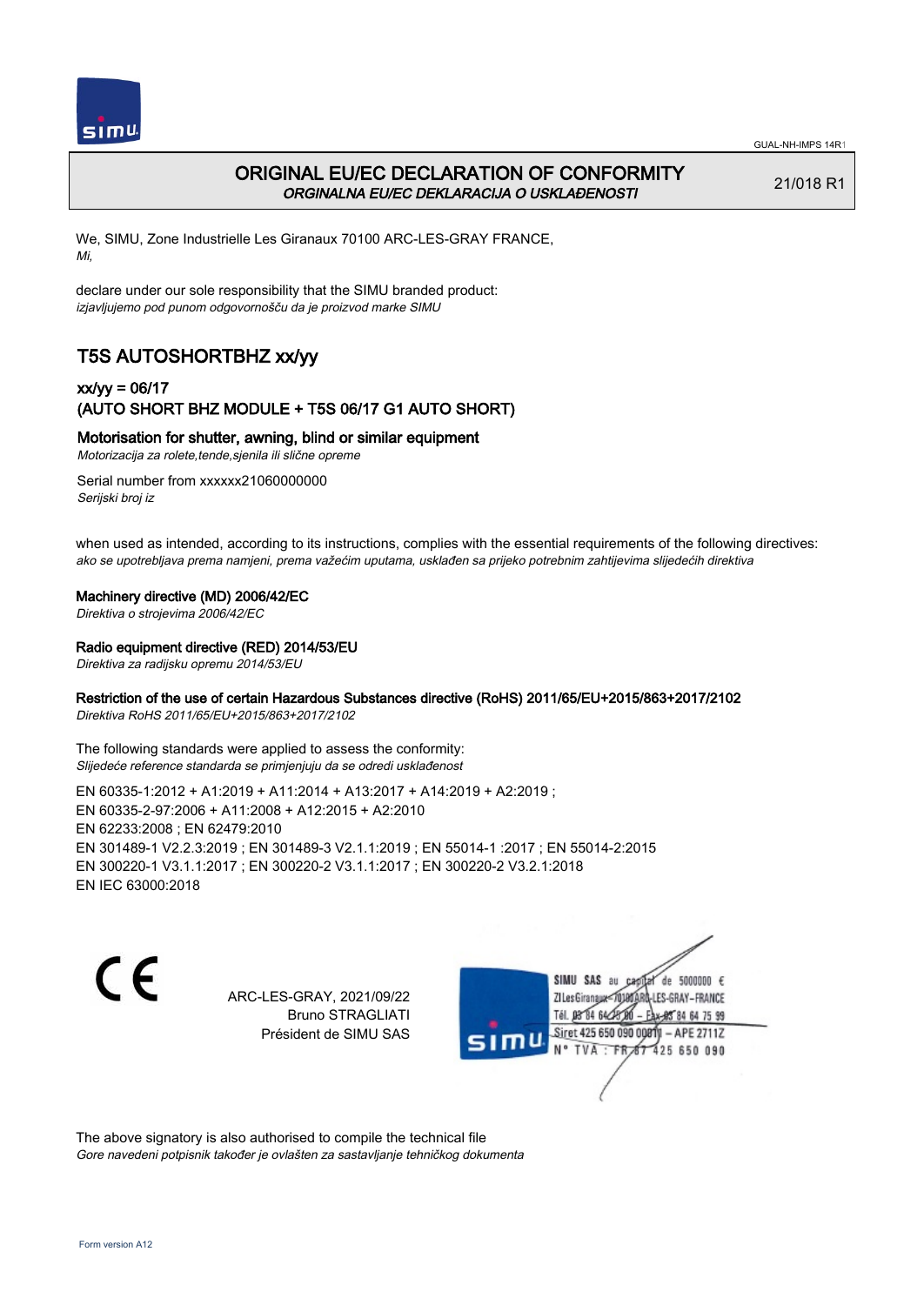

### ORIGINAL EU/EC DECLARATION OF CONFORMITY Eredeti EU/CE Megfelelőségi Nyilatkozat

21/018 R1

We, SIMU, Zone Industrielle Les Giranaux 70100 ARC-LES-GRAY FRANCE, Alulírott,

declare under our sole responsibility that the SIMU branded product: felelősségünk teljes tudatában kijelentjük, hogy a szóban forgó SIMU termék

# T5S AUTOSHORTBHZ xx/yy

### xx/yy = 06/17 (AUTO SHORT BHZ MODULE + T5S 06/17 G1 AUTO SHORT)

Motorisation for shutter, awning, blind or similar equipment

Redőny, napellenző vagy hasonlószerkezetek motorizálása

Serial number from xxxxxx21060000000 Sorozatszámtól

when used as intended, according to its instructions, complies with the essential requirements of the following directives: megfelel, az alábbi irányelvekben megfogalmazott alapvető követelményeknek

#### Machinery directive (MD) 2006/42/EC

Gépekre vonatkozó irányelv 2006/42/EC

#### Radio equipment directive (RED) 2014/53/EU

A rádióberendezésekről szóló irányelv 2014/53/EU

### Restriction of the use of certain Hazardous Substances directive (RoHS) 2011/65/EU+2015/863+2017/2102

RoHS irányelv 2011/65/EU+2015/863+2017/2102

The following standards were applied to assess the conformity: A megfelelőség biztosításának érdekében az alábbi szabványok kerültek alkalmazásra

EN 60335‑1:2012 + A1:2019 + A11:2014 + A13:2017 + A14:2019 + A2:2019 ; EN 60335‑2‑97:2006 + A11:2008 + A12:2015 + A2:2010 EN 62233:2008 ; EN 62479:2010 EN 301489‑1 V2.2.3:2019 ; EN 301489‑3 V2.1.1:2019 ; EN 55014‑1 :2017 ; EN 55014‑2:2015 EN 300220‑1 V3.1.1:2017 ; EN 300220‑2 V3.1.1:2017 ; EN 300220‑2 V3.2.1:2018 EN IEC 63000:2018

C E

ARC-LES-GRAY, 2021/09/22 Bruno STRAGLIATI Président de SIMU SAS

de 5000000  $\epsilon$ SIMU SAS au ZI Les Giranaux< LES-GRAY-FRANCE Tél. 08 84 64 2 64 75 99 Siret 425 650 090 00811  $-$  APF 27117 125 650 090

The above signatory is also authorised to compile the technical file A fent említett aláíró is jogosult a műszaki dokumentáció összeállítására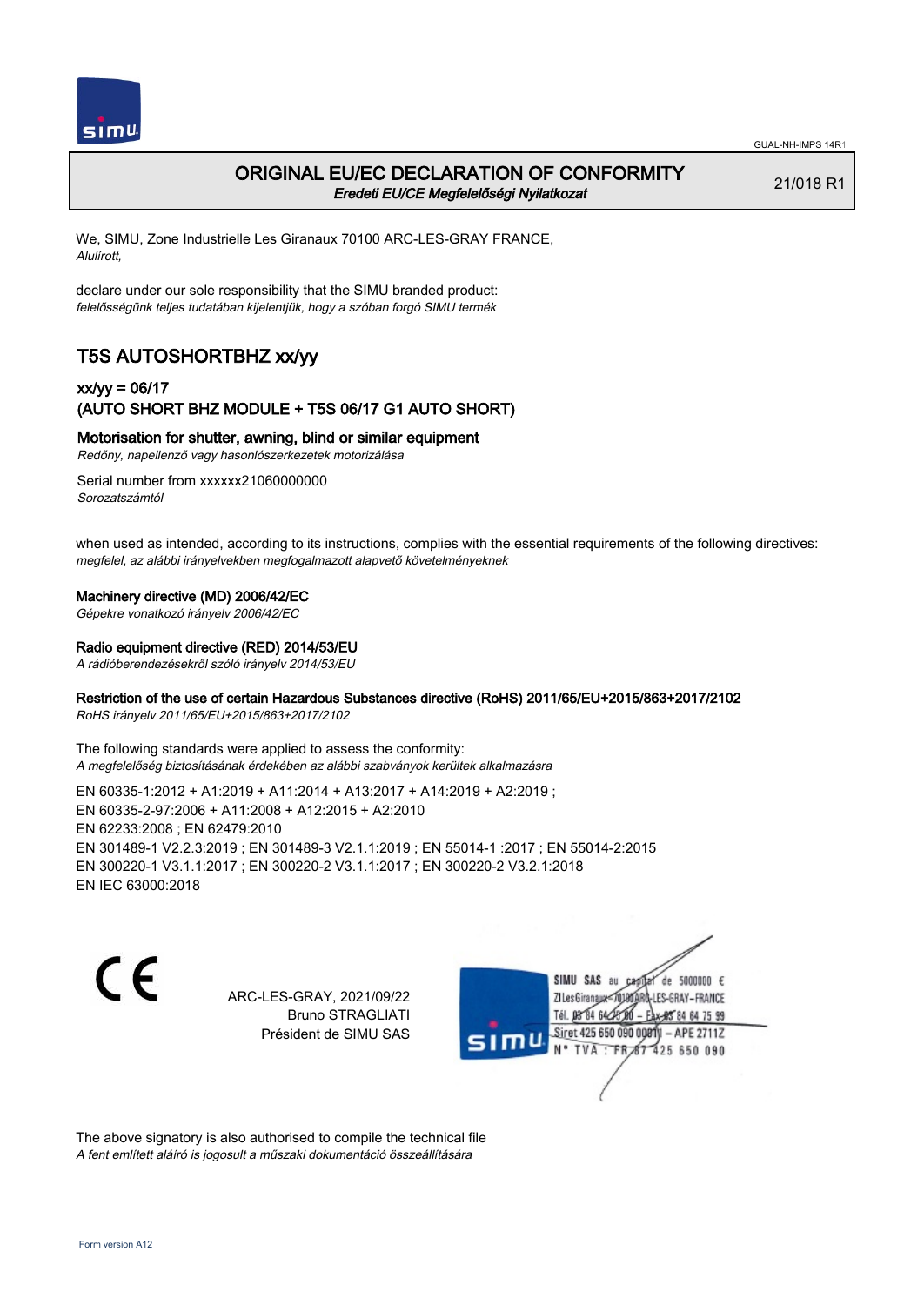

# ORIGINAL EU/EC DECLARATION OF CONFORMITY ORIGINALI ES/EB ATITIKTIES DEKLARACIJA

21/018 R1

We, SIMU, Zone Industrielle Les Giranaux 70100 ARC-LES-GRAY FRANCE, Mes,

declare under our sole responsibility that the SIMU branded product: atsakingai deklaruojame, kad SIMU kompanijos produktas

# T5S AUTOSHORTBHZ xx/yy

## xx/yy = 06/17 (AUTO SHORT BHZ MODULE + T5S 06/17 G1 AUTO SHORT)

### Motorisation for shutter, awning, blind or similar equipment

Apsauginių žaliuzių, markizių, ritininių užuolaidų ir panašių gaminių automatizavimas

Serial number from xxxxxx21060000000 Serijos numeris nuo

when used as intended, according to its instructions, complies with the essential requirements of the following directives: naudojamas pagal paskirtį, pagal gamintojo instrukcijas, atitinka esminius šių Direktyvų reikalavimus

#### Machinery directive (MD) 2006/42/EC

Mašinų direktyva 2006/42/EC

#### Radio equipment directive (RED) 2014/53/EU

Radijo ryšio įrenginių direktyva 2014/53/EU

### Restriction of the use of certain Hazardous Substances directive (RoHS) 2011/65/EU+2015/863+2017/2102

PMNA (RoHS) direktyva 2011/65/EU+2015/863+2017/2102

The following standards were applied to assess the conformity: Įverinti deklaruojamą atitiktį buvo taikomi toliau nurodyti standartai

EN 60335‑1:2012 + A1:2019 + A11:2014 + A13:2017 + A14:2019 + A2:2019 ; EN 60335‑2‑97:2006 + A11:2008 + A12:2015 + A2:2010 EN 62233:2008 ; EN 62479:2010 EN 301489‑1 V2.2.3:2019 ; EN 301489‑3 V2.1.1:2019 ; EN 55014‑1 :2017 ; EN 55014‑2:2015 EN 300220‑1 V3.1.1:2017 ; EN 300220‑2 V3.1.1:2017 ; EN 300220‑2 V3.2.1:2018 EN IEC 63000:2018

C E

ARC-LES-GRAY, 2021/09/22 Bruno STRAGLIATI Président de SIMU SAS

de 5000000  $\epsilon$ SIMU SAS au ZI Les Giranaux-70180 LES-GRAY-FRANCE Tél. 08 R4 64 24 64 75 99 Siret 425 650 090 0081  $-$  APF 27117 **TVA · FR** 125 650 090

The above signatory is also authorised to compile the technical file Asmuo, pasirašęs šią deklaraciją, taip pat turi įgaliojimą sudaryti techninę bylą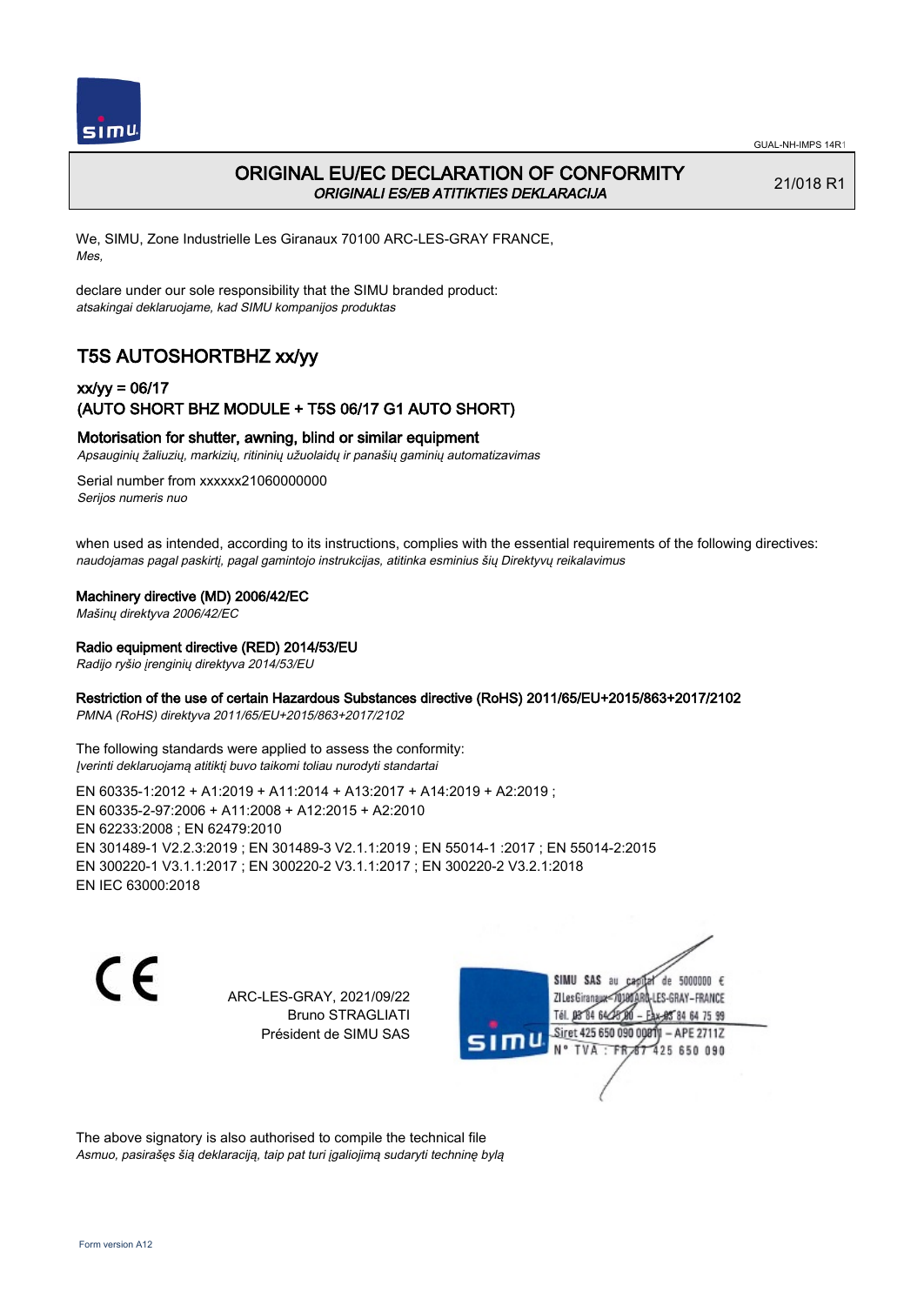

# ORIGINAL EU/EC DECLARATION OF CONFORMITY ES/EK ATBILSTĪBAS DEKLARĀCIJA

21/018 R1

We, SIMU, Zone Industrielle Les Giranaux 70100 ARC-LES-GRAY FRANCE, Mēs,

declare under our sole responsibility that the SIMU branded product: ar pilnu atbildību, apliecinām, ka SIMU zīmola produkti,

# T5S AUTOSHORTBHZ xx/yy

### xx/yy = 06/17 (AUTO SHORT BHZ MODULE + T5S 06/17 G1 AUTO SHORT)

### Motorisation for shutter, awning, blind or similar equipment

Aizsargžalūziju, žalūziju, markīžu, aizkaru un līdzīgu gala produktu motorizēšana

Serial number from xxxxxx21060000000 sērijas numurs no

when used as intended, according to its instructions, complies with the essential requirements of the following directives: ja tie tiek lietoti saskaņā ar norādījumiem, atbilst šo direktīvu pamatprasībām

### Machinery directive (MD) 2006/42/EC

Mašīnu Direktīva 2006/42/EC

#### Radio equipment directive (RED) 2014/53/EU

Direktīva par radioiekārtu pieejamību tirgū 2014/53/EU

#### Restriction of the use of certain Hazardous Substances directive (RoHS) 2011/65/EU+2015/863+2017/2102

RoHs Direktīva par dažādu bīstamu vielu izmantošanas ierobežošanu elektriskās un elektroniskās iekārtās 2011/65/EU+2015/863+2017/2102

The following standards were applied to assess the conformity: Atbilstības deklarācijas novērtēšanai tiek pielietoti sekojoši standarti

EN 60335‑1:2012 + A1:2019 + A11:2014 + A13:2017 + A14:2019 + A2:2019 ; EN 60335‑2‑97:2006 + A11:2008 + A12:2015 + A2:2010 EN 62233:2008 ; EN 62479:2010 EN 301489‑1 V2.2.3:2019 ; EN 301489‑3 V2.1.1:2019 ; EN 55014‑1 :2017 ; EN 55014‑2:2015 EN 300220‑1 V3.1.1:2017 ; EN 300220‑2 V3.1.1:2017 ; EN 300220‑2 V3.2.1:2018 EN IEC 63000:2018

C E

ARC-LES-GRAY, 2021/09/22 Bruno STRAGLIATI Président de SIMU SAS



The above signatory is also authorised to compile the technical file Iepriekš minētā persona ir pilnvarota sastādīt tehnisko dokumentāciju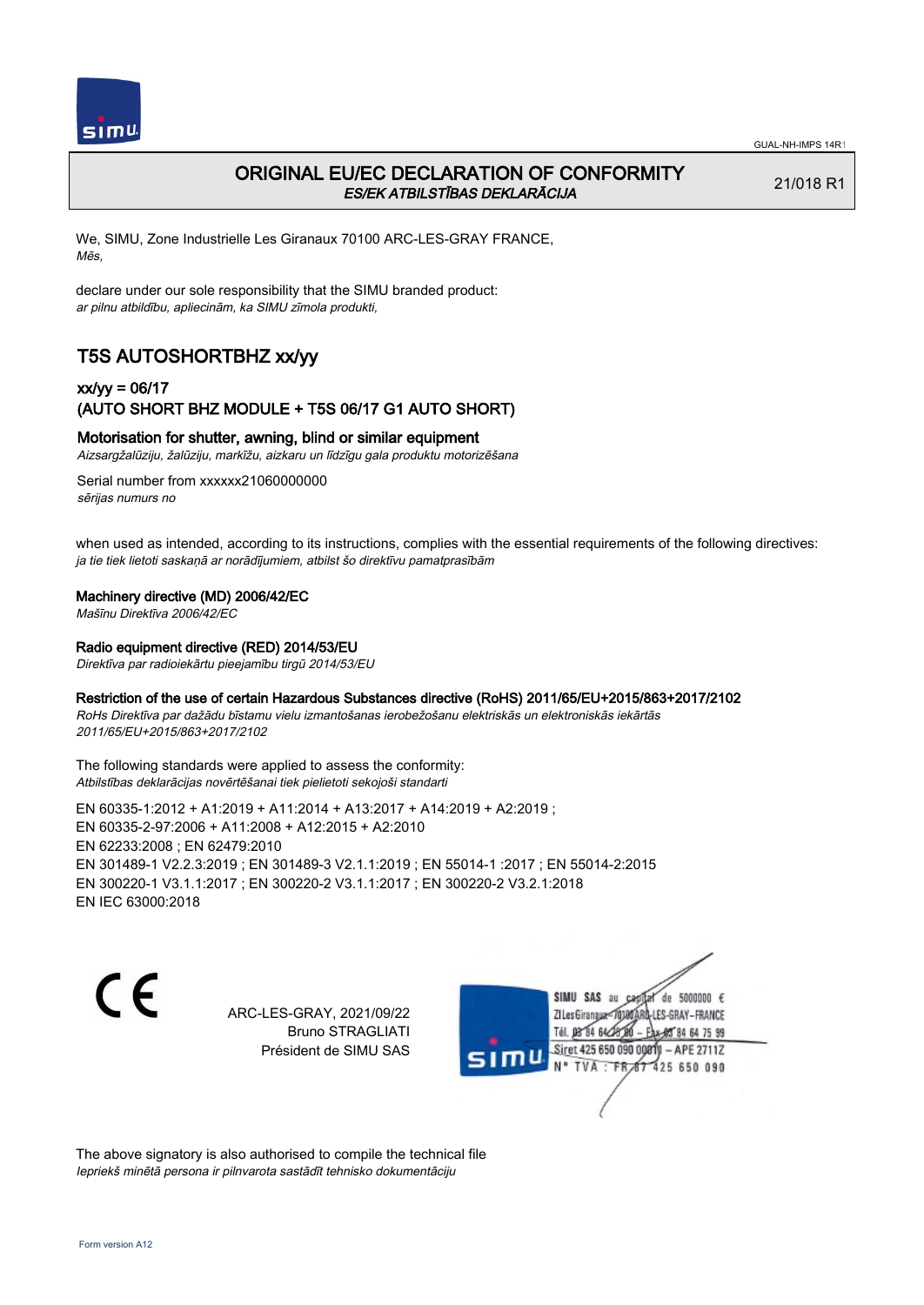

# ORIGINAL EU/EC DECLARATION OF CONFORMITY OORSPRONKELIJKE EU/EG-CONFORMITEITSVERKLARING

21/018 R1

We, SIMU, Zone Industrielle Les Giranaux 70100 ARC-LES-GRAY FRANCE, Wij,

declare under our sole responsibility that the SIMU branded product: verklaren op eigen verantwoordelijkheid dat het produkt van het SIMU

# T5S AUTOSHORTBHZ xx/yy

### xx/yy = 06/17 (AUTO SHORT BHZ MODULE + T5S 06/17 G1 AUTO SHORT)

### Motorisation for shutter, awning, blind or similar equipment

Motorisatie voor rolluiken, zonwering, screens of gelijkaardige toepassingen

Serial number from xxxxxx21060000000 Serienummer van

when used as intended, according to its instructions, complies with the essential requirements of the following directives: wanneer gebruikt voor de juiste toepassing voldoet aan de essentiële eisen van de volgende richtlijnen

#### Machinery directive (MD) 2006/42/EC

Machinerichtlijn 2006/42/EC

#### Radio equipment directive (RED) 2014/53/EU

Richtlijn radioapparatuur 2014/53/EU

### Restriction of the use of certain Hazardous Substances directive (RoHS) 2011/65/EU+2015/863+2017/2102

RoHS Richtlijn 2011/65/EU+2015/863+2017/2102

The following standards were applied to assess the conformity: De volgende referentiestandaarden worden toegepast om de overeenstemming te evalueren

EN 60335‑1:2012 + A1:2019 + A11:2014 + A13:2017 + A14:2019 + A2:2019 ; EN 60335‑2‑97:2006 + A11:2008 + A12:2015 + A2:2010 EN 62233:2008 ; EN 62479:2010 EN 301489‑1 V2.2.3:2019 ; EN 301489‑3 V2.1.1:2019 ; EN 55014‑1 :2017 ; EN 55014‑2:2015 EN 300220‑1 V3.1.1:2017 ; EN 300220‑2 V3.1.1:2017 ; EN 300220‑2 V3.2.1:2018 EN IEC 63000:2018

C E

ARC-LES-GRAY, 2021/09/22 Bruno STRAGLIATI Président de SIMU SAS

de 5000000  $\epsilon$ SIMU SAS au ZI Les Giranaux< LES-GRAY-FRANCE Tél. 08 R4 64 2 64 75 99 Siret 425 650 090 00811  $-$  APF 27117 125 650 090

The above signatory is also authorised to compile the technical file De bovengenoemde persoon is ook bevoegd om het technisch dossier samen te stellen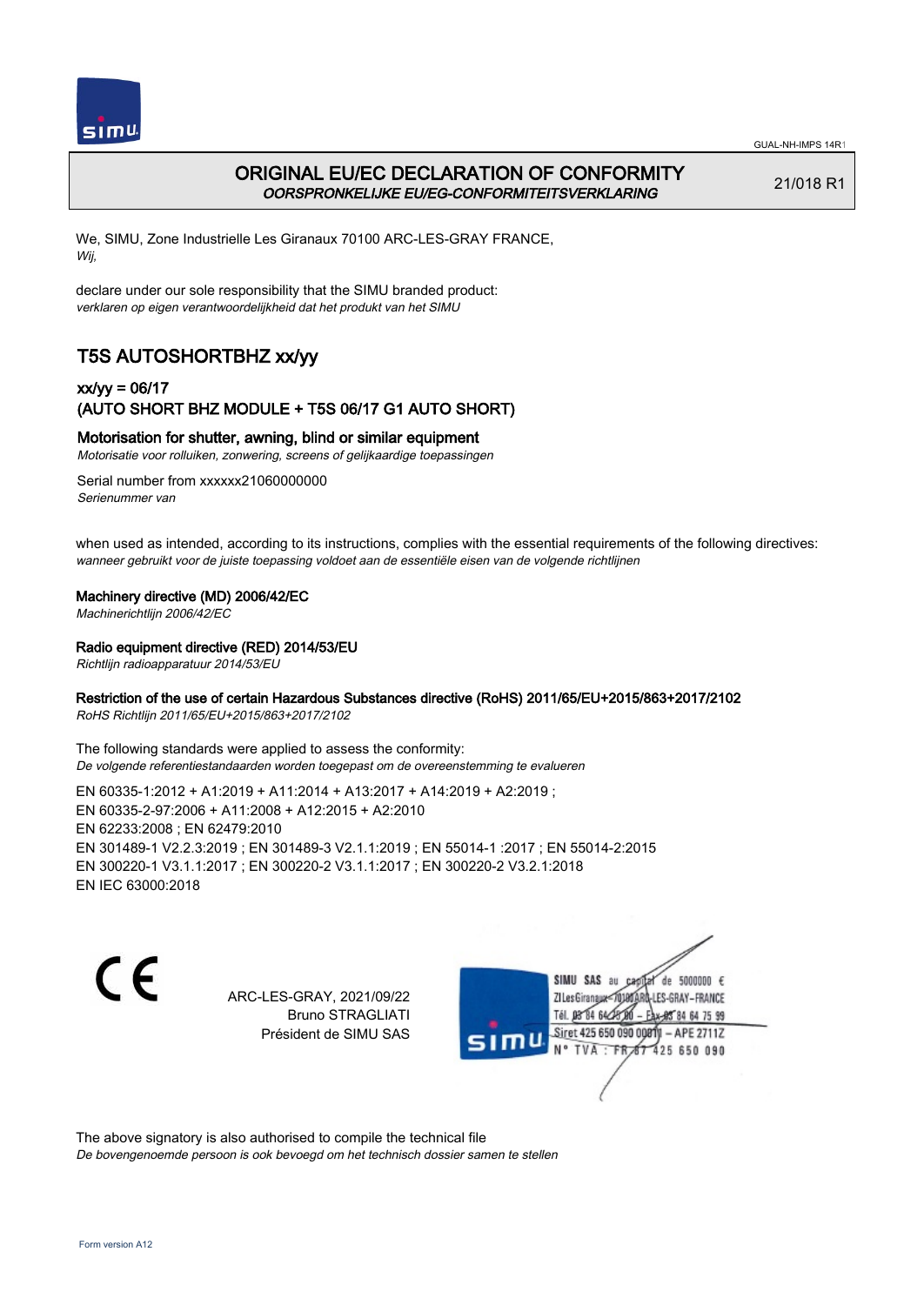

# ORIGINAL EU/EC DECLARATION OF CONFORMITY ORIGINAL EU / CE - ERKLÆRING

21/018 R1

We, SIMU, Zone Industrielle Les Giranaux 70100 ARC-LES-GRAY FRANCE, Vi,

declare under our sole responsibility that the SIMU branded product: erklærer under vårt eneansvar at SIMU merket produkt

# T5S AUTOSHORTBHZ xx/yy

## xx/yy = 06/17 (AUTO SHORT BHZ MODULE + T5S 06/17 G1 AUTO SHORT)

Motorisation for shutter, awning, blind or similar equipment

Motorisering for marksier, screens, persienner eller lignende utstyr

Serial number from xxxxxx21060000000 Serienummer fra

when used as intended, according to its instructions, complies with the essential requirements of the following directives: når de brukes som forutsatt, i henhold til sin instruks, i samsvar med de grunnlegende kravene i følgende direktiver

### Machinery directive (MD) 2006/42/EC

Maskindirektivet 2006/42/EC

Radio equipment directive (RED) 2014/53/EU

Radioutstyr direktivet 2014/53/EU

### Restriction of the use of certain Hazardous Substances directive (RoHS) 2011/65/EU+2015/863+2017/2102

RoHS-direktivet 2011/65/EU+2015/863+2017/2102

The following standards were applied to assess the conformity: Følgende referansestandarder ble brukt for å vurdere samsvar

EN 60335‑1:2012 + A1:2019 + A11:2014 + A13:2017 + A14:2019 + A2:2019 ; EN 60335‑2‑97:2006 + A11:2008 + A12:2015 + A2:2010 EN 62233:2008 ; EN 62479:2010 EN 301489‑1 V2.2.3:2019 ; EN 301489‑3 V2.1.1:2019 ; EN 55014‑1 :2017 ; EN 55014‑2:2015 EN 300220‑1 V3.1.1:2017 ; EN 300220‑2 V3.1.1:2017 ; EN 300220‑2 V3.2.1:2018 EN IEC 63000:2018

C E

ARC-LES-GRAY, 2021/09/22 Bruno STRAGLIATI Président de SIMU SAS

de 5000000  $\epsilon$ SIMU SAS au ZI Les Giranaux< ES-GRAY-FRANCE Tél. 08 84 64 2 64 75 99 Siret 425 650 090 00811  $-$  APF 27117 125 650 090

The above signatory is also authorised to compile the technical file Ovennevnte underskrevet fullmakt til å utarbeide den tekniske dokumentasjonen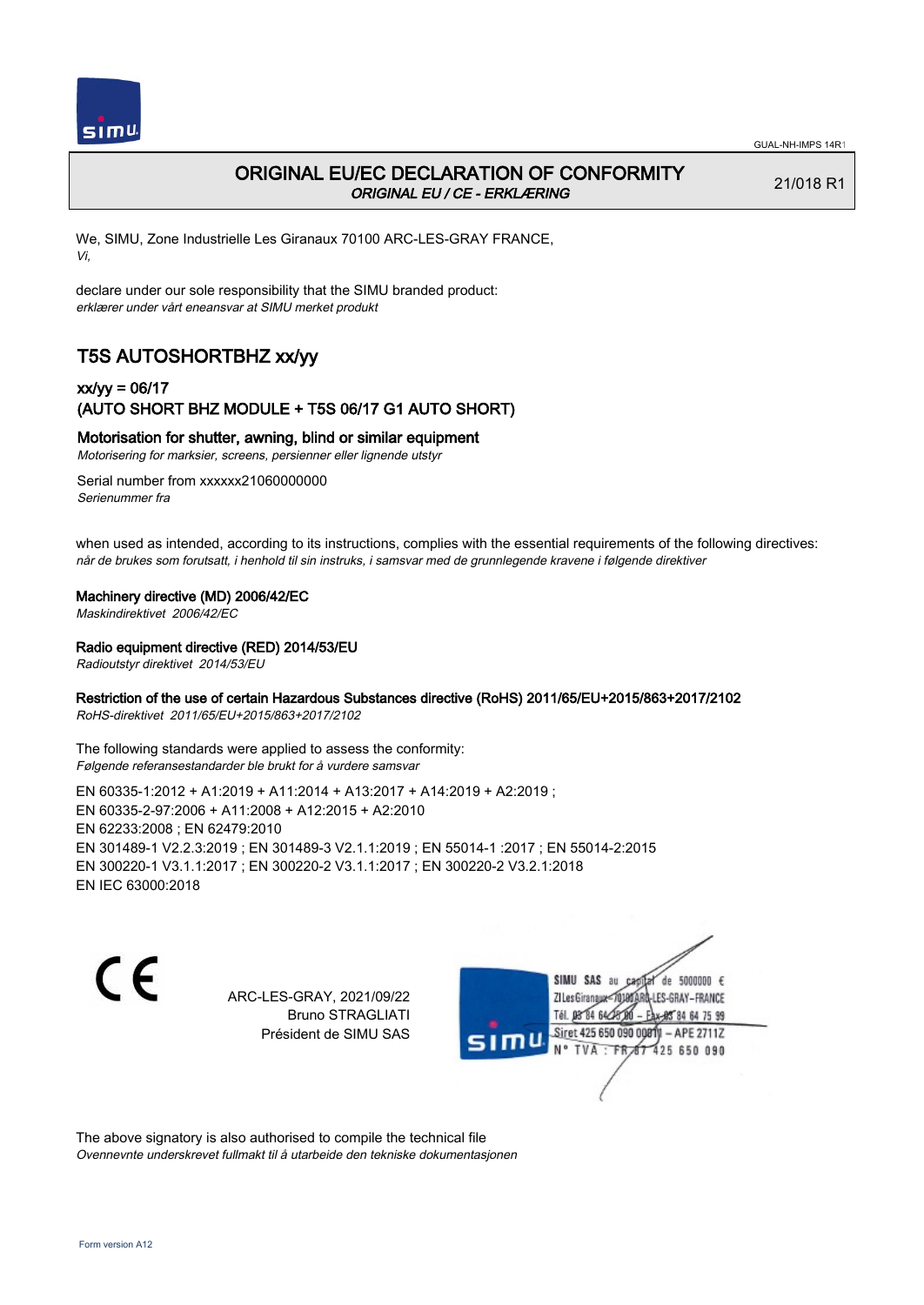

# ORIGINAL EU/EC DECLARATION OF CONFORMITY ORYGINALNA DEKLARACJA ZGODNOŚCI UE/WE

21/018 R1

We, SIMU, Zone Industrielle Les Giranaux 70100 ARC-LES-GRAY FRANCE, My,

declare under our sole responsibility that the SIMU branded product: deklarujemy z pełną odpowiedzialnością, że produkt oznaczony marką SIMU

# T5S AUTOSHORTBHZ xx/yy

### xx/yy = 06/17 (AUTO SHORT BHZ MODULE + T5S 06/17 G1 AUTO SHORT)

### Motorisation for shutter, awning, blind or similar equipment

Wyposażenie w napęd rolety, markizy, osłony przeciwsłonecznej lub podobnego urządzenia

Serial number from xxxxxx21060000000 z numerem seryjnym od

when used as intended, according to its instructions, complies with the essential requirements of the following directives: gdy jest używany zgodnie z przeznaczeniem i instrukcjami, spełnia podstawowe wymagania następujących Dyrektyw

Machinery directive (MD) 2006/42/EC

Dyrektywa maszynowa 2006/42/EC

#### Radio equipment directive (RED) 2014/53/EU

Dyrektywa o urządzeniach radiowych 2014/53/EU

### Restriction of the use of certain Hazardous Substances directive (RoHS) 2011/65/EU+2015/863+2017/2102

Dyrektywa RoHS 2011/65/EU+2015/863+2017/2102

The following standards were applied to assess the conformity: Do oceny zgodności zostały zastosowane następujące normy

EN 60335‑1:2012 + A1:2019 + A11:2014 + A13:2017 + A14:2019 + A2:2019 ; EN 60335‑2‑97:2006 + A11:2008 + A12:2015 + A2:2010 EN 62233:2008 ; EN 62479:2010 EN 301489‑1 V2.2.3:2019 ; EN 301489‑3 V2.1.1:2019 ; EN 55014‑1 :2017 ; EN 55014‑2:2015 EN 300220‑1 V3.1.1:2017 ; EN 300220‑2 V3.1.1:2017 ; EN 300220‑2 V3.2.1:2018 EN IEC 63000:2018

C E

ARC-LES-GRAY, 2021/09/22 Bruno STRAGLIATI Président de SIMU SAS

de 5000000  $\epsilon$ SIMU SAS au ZI Les Giranaux-70180 LES-GRAY-FRANCE Tél. 08 R4 64 2 64 75 99 Siret 425 650 090 00811  $-$  APF 27117 125 650 090

The above signatory is also authorised to compile the technical file Osoba wskazana powyżej jest również upoważniony do przygotowania dokumentacji technicznej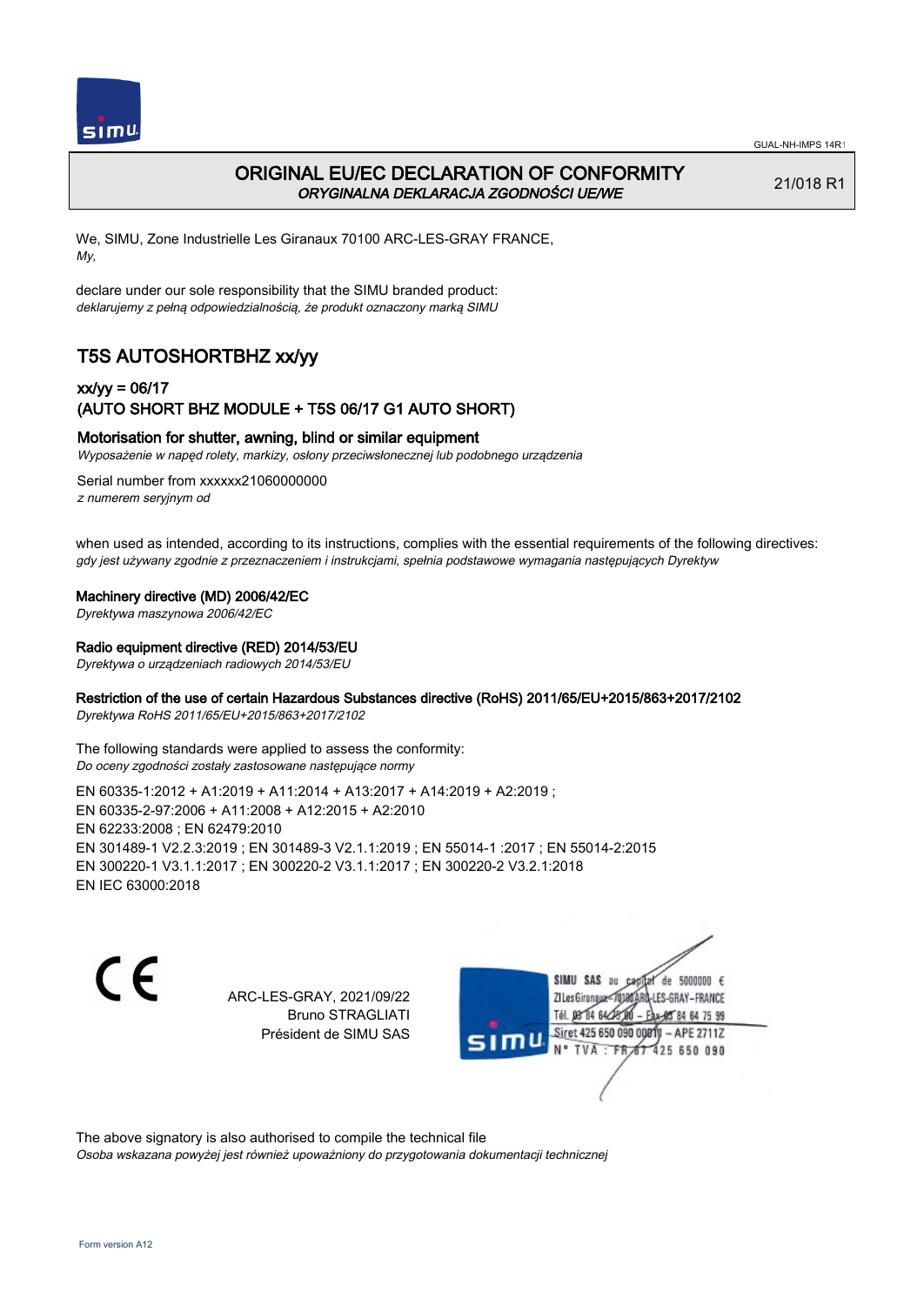

 $SIMU$ 

GUAL-NH-IMPS 14R1

## ORIGINAL EU/EC DECLARATION OF CONFORMITY DECLARAÇÃO UE/CE DE CONFORMIDADE ORIGINAL

21/018 R1

We, SIMU, Zone Industrielle Les Giranaux 70100 ARC-LES-GRAY FRANCE, Nós,

declare under our sole responsibility that the SIMU branded product: declaramos sob nossa única responsabilidade que o dispositivo marca SIMU

# T5S AUTOSHORTBHZ xx/yy

### xx/yy = 06/17 (AUTO SHORT BHZ MODULE + T5S 06/17 G1 AUTO SHORT)

### Motorisation for shutter, awning, blind or similar equipment

Motorização para toldo, persiana, estore, cortina ou equipamento parecido

Serial number from xxxxxx21060000000 Número de série desde

when used as intended, according to its instructions, complies with the essential requirements of the following directives: Quando utilizado de acordo com sua a aplicação, segundo as suas instruções, cumpre os requisitos essenciais das seguintes diretivas

#### Machinery directive (MD) 2006/42/EC

Diretiva Máquinas 2006/42/EC

#### Radio equipment directive (RED) 2014/53/EU

Diretiva equipamentos de rádio 2014/53/EU

### Restriction of the use of certain Hazardous Substances directive (RoHS) 2011/65/EU+2015/863+2017/2102

Diretiva RoHS 2011/65/EU+2015/863+2017/2102

The following standards were applied to assess the conformity: As normas de referência apresentadas em seguida foram aplicadas para avaliar a conformidade

EN 60335‑1:2012 + A1:2019 + A11:2014 + A13:2017 + A14:2019 + A2:2019 ; EN 60335‑2‑97:2006 + A11:2008 + A12:2015 + A2:2010 EN 62233:2008 ; EN 62479:2010 EN 301489‑1 V2.2.3:2019 ; EN 301489‑3 V2.1.1:2019 ; EN 55014‑1 :2017 ; EN 55014‑2:2015 EN 300220‑1 V3.1.1:2017 ; EN 300220‑2 V3.1.1:2017 ; EN 300220‑2 V3.2.1:2018 EN IEC 63000:2018

C E

ARC-LES-GRAY, 2021/09/22 Bruno STRAGLIATI Président de SIMU SAS

de 5000000  $\epsilon$ SIMU SAS au ZI Les Giranaux< ES-GRAY-FRANCE Tél. 08 84 64 2 64 75 99 Siret 425 650 090 00811  $-$  APF 27117 125 650 090

The above signatory is also authorised to compile the technical file A pessoa nomeada acima também está autorizada a compilar o processo técnico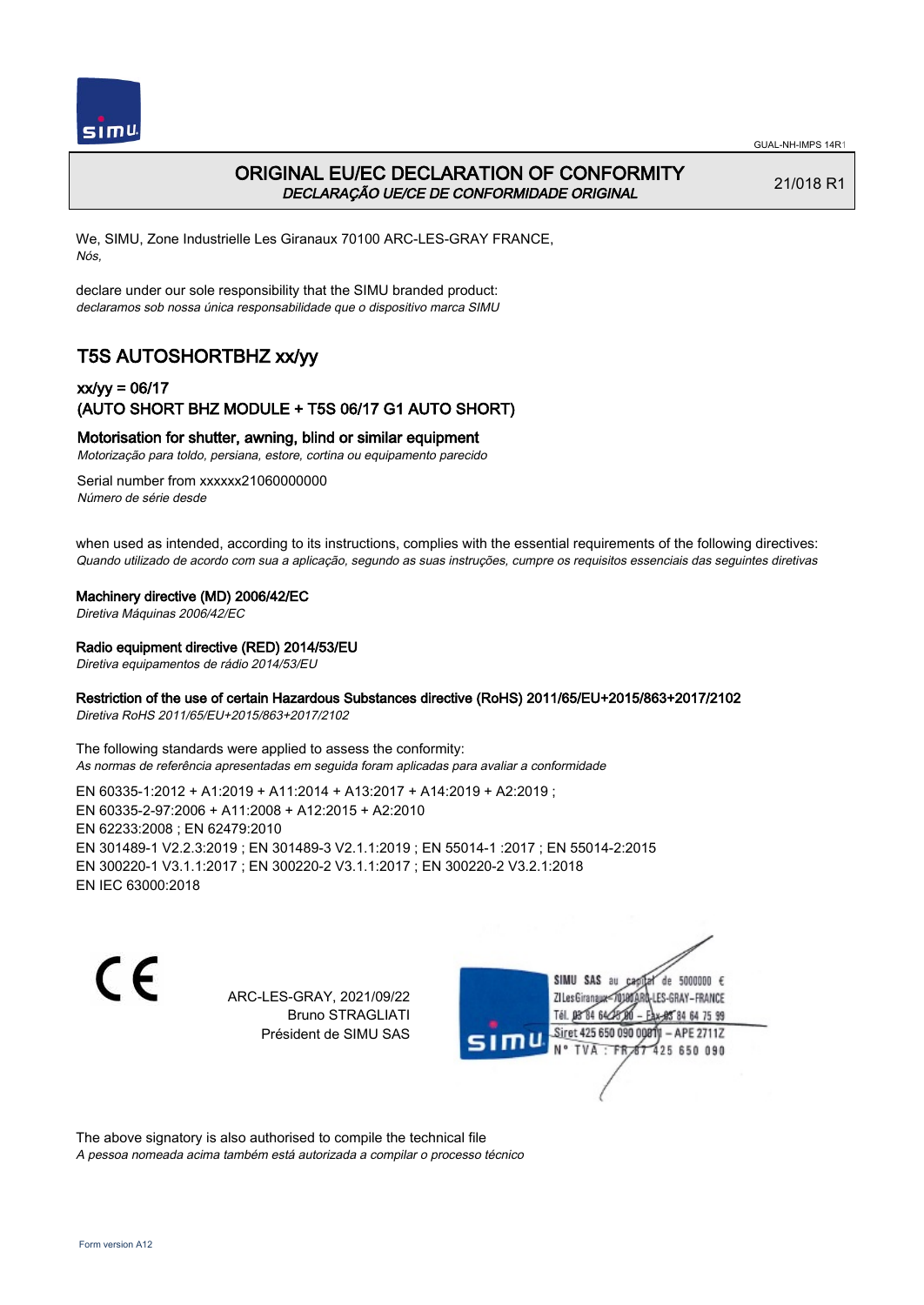

## ORIGINAL EU/EC DECLARATION OF CONFORMITY ORIGINAL EU/EC DECLARAIE DE CONFORMITATE

21/018 R1

We, SIMU, Zone Industrielle Les Giranaux 70100 ARC-LES-GRAY FRANCE, Noi,

declare under our sole responsibility that the SIMU branded product: declarăm pe propria răspundere că produsele marca SIMU

# T5S AUTOSHORTBHZ xx/yy

### xx/yy = 06/17 (AUTO SHORT BHZ MODULE + T5S 06/17 G1 AUTO SHORT)

### Motorisation for shutter, awning, blind or similar equipment

Motorizări pentru rulou, marchiză, perdea sau echipament similar

Serial number from xxxxxx21060000000 Numărul de serie din

when used as intended, according to its instructions, complies with the essential requirements of the following directives: utilizate conform destinaiei lor, aa cum este descris în manualul de utilizare, sunt în conformitate cu cerinele eseniale ale următoarelor directive

#### Machinery directive (MD) 2006/42/EC

Directiva privind echipamentele tehnice 2006/42/EC

#### Radio equipment directive (RED) 2014/53/EU

Directiva privind echipamentele radio 2014/53/EU

#### Restriction of the use of certain Hazardous Substances directive (RoHS) 2011/65/EU+2015/863+2017/2102

Directiva RoHS 2011/65/EU+2015/863+2017/2102

The following standards were applied to assess the conformity: Următoarele standarde de referină au fost aplicate pentru respectarea conformităii

EN 60335‑1:2012 + A1:2019 + A11:2014 + A13:2017 + A14:2019 + A2:2019 ; EN 60335‑2‑97:2006 + A11:2008 + A12:2015 + A2:2010 EN 62233:2008 ; EN 62479:2010 EN 301489‑1 V2.2.3:2019 ; EN 301489‑3 V2.1.1:2019 ; EN 55014‑1 :2017 ; EN 55014‑2:2015 EN 300220‑1 V3.1.1:2017 ; EN 300220‑2 V3.1.1:2017 ; EN 300220‑2 V3.2.1:2018 EN IEC 63000:2018

 $\epsilon$ 

ARC-LES-GRAY, 2021/09/22 Bruno STRAGLIATI Président de SIMU SAS

de 5000000 € SIMU SAS au ZI Les Giranaux< LES-GRAY-FRANCE Tél. 08 84 64 24 95 84 64 75 99 Siret 425 650 090 00811 - APE 2711Z  $TVA$ : FRAT 425 650 090

The above signatory is also authorised to compile the technical file Semnatarul de mai sus este, de asemenea, autorizat să întocmească dosarul tehnic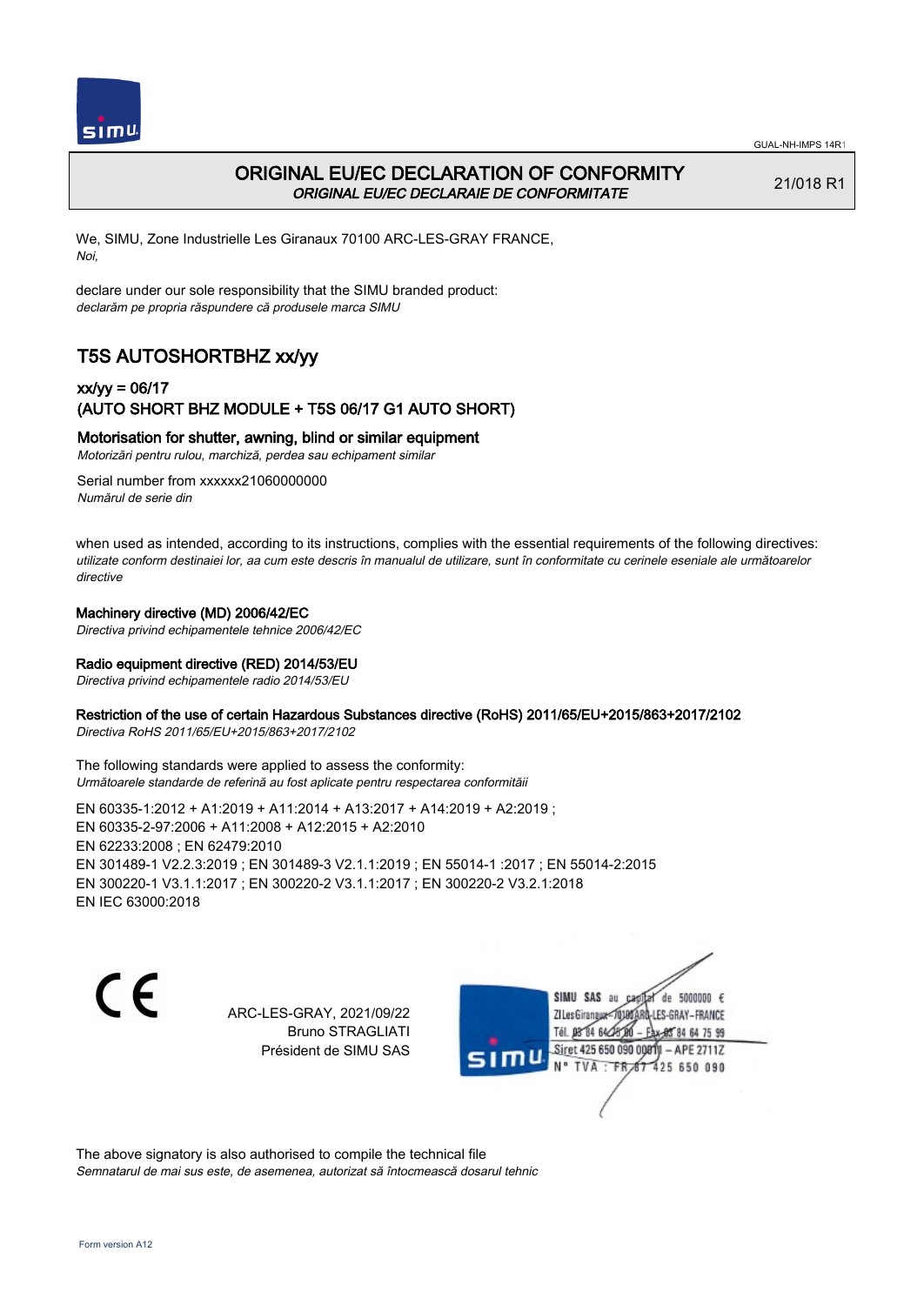

# ORIGINAL EU/EC DECLARATION OF CONFORMITY ORIGINAL EU/EG-FÖRSÄKRAN OM ÖVERENSSTÄMMELSE

21/018 R1

We, SIMU, Zone Industrielle Les Giranaux 70100 ARC-LES-GRAY FRANCE, Vi,

declare under our sole responsibility that the SIMU branded product: försäkrar på eget ansvar att produkten av varumärket SIMU

# T5S AUTOSHORTBHZ xx/yy

## xx/yy = 06/17 (AUTO SHORT BHZ MODULE + T5S 06/17 G1 AUTO SHORT)

### Motorisation for shutter, awning, blind or similar equipment

Motorisering för jalusi, markis, rullgardin eller liknande produkter

Serial number from xxxxxx21060000000 Serienumret från

when used as intended, according to its instructions, complies with the essential requirements of the following directives: uppfyller de grundläggande kraven i följande direktiv när den används på det sätt som avses, i enlighet med bruksanvisningen

### Machinery directive (MD) 2006/42/EC

Maskindirektivet 2006/42/EC

### Radio equipment directive (RED) 2014/53/EU

Direktivet om radioutrustning 2014/53/EU

### Restriction of the use of certain Hazardous Substances directive (RoHS) 2011/65/EU+2015/863+2017/2102

RoHS-direktivet 2011/65/EU+2015/863+2017/2102

The following standards were applied to assess the conformity: Följande referensnormer har tillämpats för att göra en bedömning av överensstämmelsen

EN 60335‑1:2012 + A1:2019 + A11:2014 + A13:2017 + A14:2019 + A2:2019 ; EN 60335‑2‑97:2006 + A11:2008 + A12:2015 + A2:2010 EN 62233:2008 ; EN 62479:2010 EN 301489‑1 V2.2.3:2019 ; EN 301489‑3 V2.1.1:2019 ; EN 55014‑1 :2017 ; EN 55014‑2:2015 EN 300220‑1 V3.1.1:2017 ; EN 300220‑2 V3.1.1:2017 ; EN 300220‑2 V3.2.1:2018 EN IEC 63000:2018

C E

ARC-LES-GRAY, 2021/09/22 Bruno STRAGLIATI Président de SIMU SAS

de 5000000  $\epsilon$ SIMU SAS au ZI Les Giranaux< ES-GRAY-FRANCE Tél. 08 84 64 2 64 75 99 Siret 425 650 090 00811  $-$  APF 27117 125 650 090

The above signatory is also authorised to compile the technical file

Den person som anges ovan är också behörig att ställa samman den tekniska dokumentationen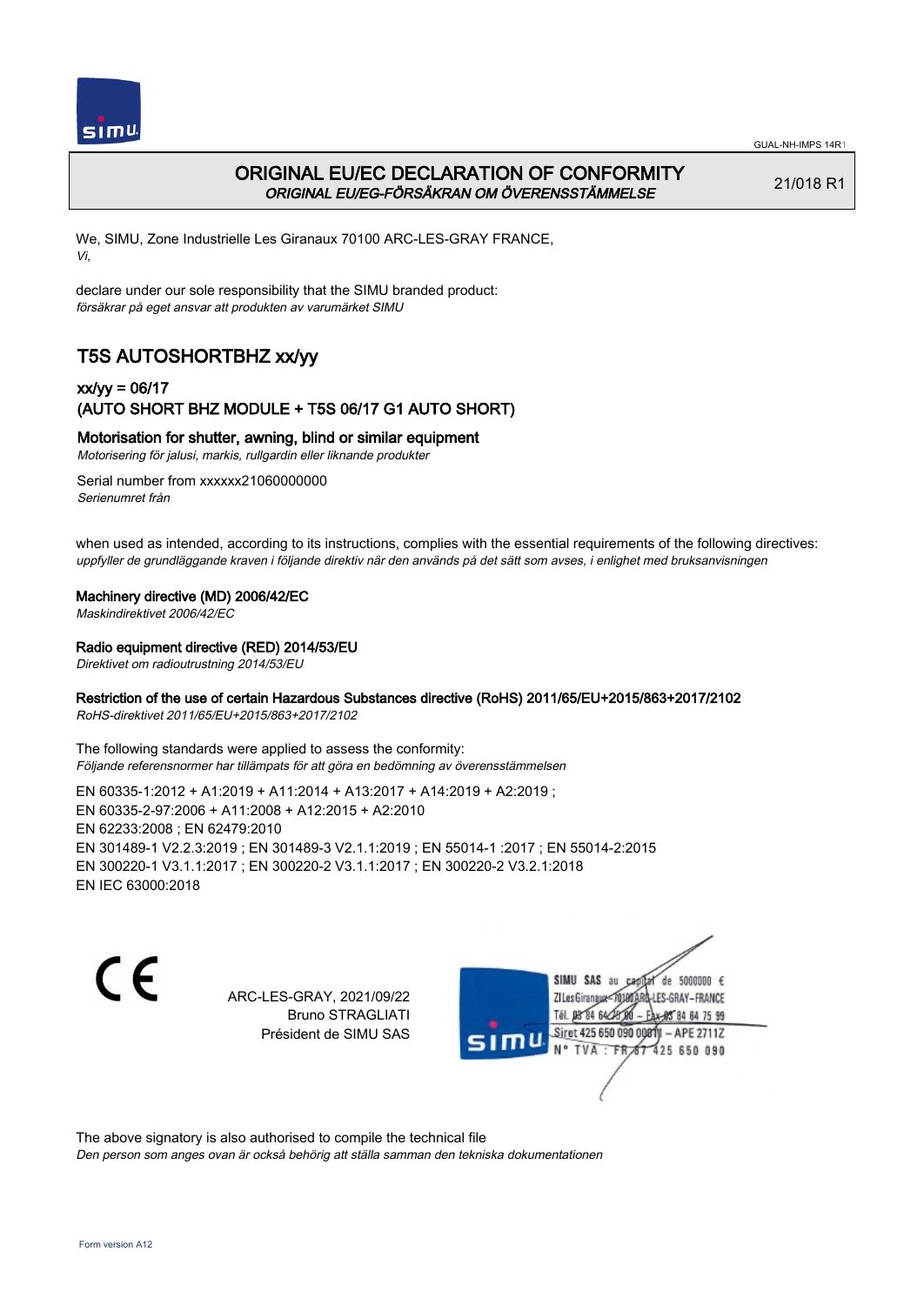

# ORIGINAL EU/EC DECLARATION OF CONFORMITY ORIGINÁLNE VYHLÁSENIE EU/ES O ZHODE

21/018 R1

We, SIMU, Zone Industrielle Les Giranaux 70100 ARC-LES-GRAY FRANCE, My,

declare under our sole responsibility that the SIMU branded product: vyhlasujeme na svoju výlučnú zodpovednosť, že výrobok značky SIMU

# T5S AUTOSHORTBHZ xx/yy

### xx/yy = 06/17 (AUTO SHORT BHZ MODULE + T5S 06/17 G1 AUTO SHORT)

Motorisation for shutter, awning, blind or similar equipment

Pohon pre rolety, markízy, clony alebo podobné zariadenia

Serial number from xxxxxx21060000000 Seriové číslo od

when used as intended, according to its instructions, complies with the essential requirements of the following directives: ak je používaný v súlade s účelom použitia a s návodom, spĺňa základné požiadavky týchto smerníc

### Machinery directive (MD) 2006/42/EC

Smernica o strojových zariadeniach 2006/42/EC

#### Radio equipment directive (RED) 2014/53/EU

Smernica o sprístupňovaniu rádiových zariadení na trhu 2014/53/EU

#### Restriction of the use of certain Hazardous Substances directive (RoHS) 2011/65/EU+2015/863+2017/2102

Smernica o obmedzení používania určitých nebezpečných látok v elektrických a elektronických zariadeniach 2011/65/EU+2015/863+2017/2102

#### The following standards were applied to assess the conformity: Pre posúdenie zhody boli použité následujúce normy

EN 60335‑1:2012 + A1:2019 + A11:2014 + A13:2017 + A14:2019 + A2:2019 ; EN 60335‑2‑97:2006 + A11:2008 + A12:2015 + A2:2010 EN 62233:2008 ; EN 62479:2010 EN 301489‑1 V2.2.3:2019 ; EN 301489‑3 V2.1.1:2019 ; EN 55014‑1 :2017 ; EN 55014‑2:2015 EN 300220‑1 V3.1.1:2017 ; EN 300220‑2 V3.1.1:2017 ; EN 300220‑2 V3.2.1:2018 EN IEC 63000:2018

 $\epsilon$ 

ARC-LES-GRAY, 2021/09/22 Bruno STRAGLIATI Président de SIMU SAS



The above signatory is also authorised to compile the technical file uvedená osoba je tiež osoba zodpovedná za vypracovanie technickej dokumentácie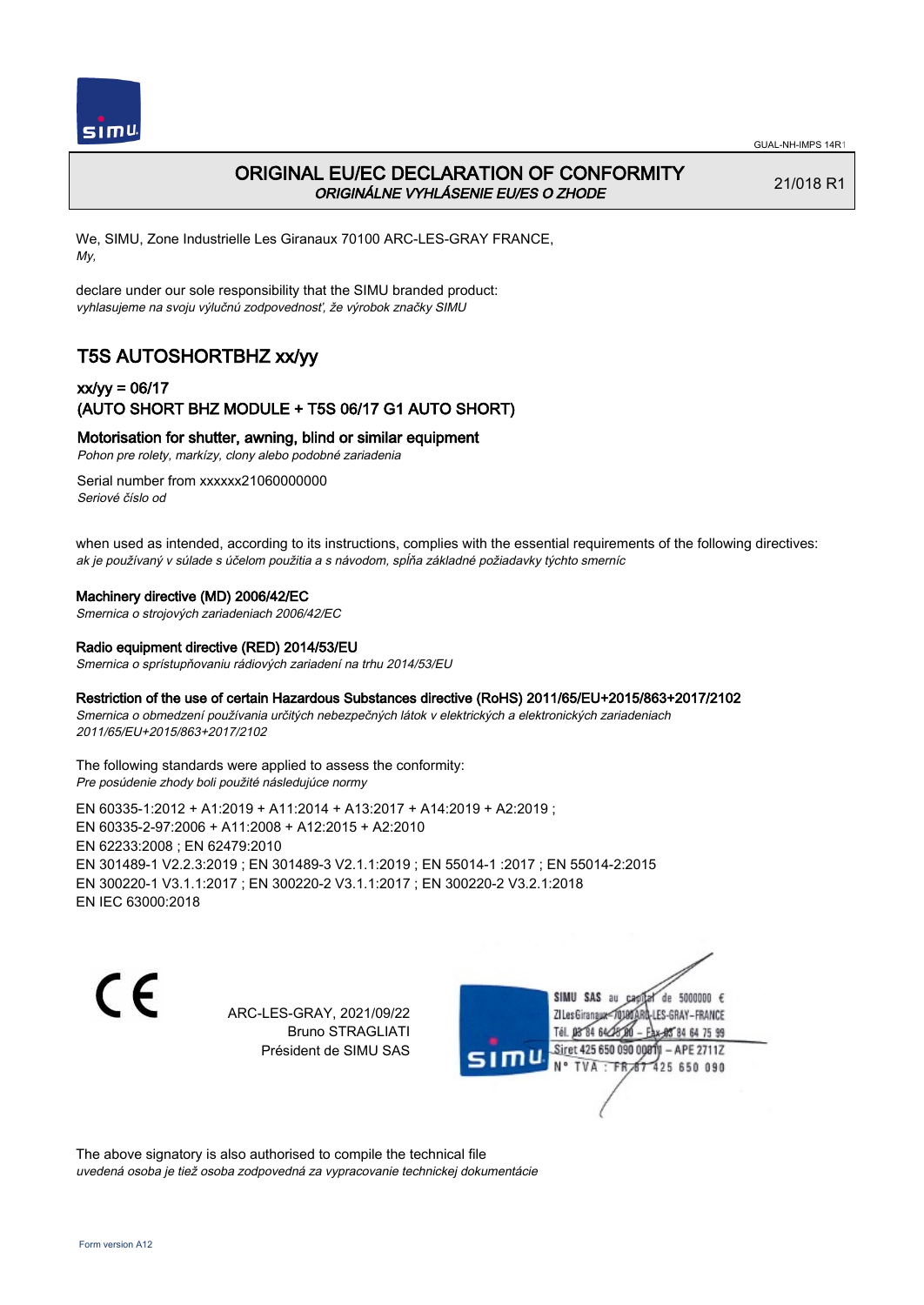

# ORIGINAL EU/EC DECLARATION OF CONFORMITY IZJAVA O SKLADNOSTI / IZJAVA O LASTNOSTIH

21/018 R1

We, SIMU, Zone Industrielle Les Giranaux 70100 ARC-LES-GRAY FRANCE, Mi,

declare under our sole responsibility that the SIMU branded product: S polno odgovornostjo izjavljamo, da izdelki blagovne znamke SIMU

# T5S AUTOSHORTBHZ xx/yy

## xx/yy = 06/17 (AUTO SHORT BHZ MODULE + T5S 06/17 G1 AUTO SHORT)

### Motorisation for shutter, awning, blind or similar equipment

Motorizacija rolet, žaluzij, senčnikov in podobne opreme

Serial number from xxxxxx21060000000 'Serijska številka

when used as intended, according to its instructions, complies with the essential requirements of the following directives: ko se uporabljajo v skladu z namembnostjo in navodili, ustrezajo bistvenim zahtevam naslednjih direktiv

### Machinery directive (MD) 2006/42/EC

Direktiva o strojih 2006/42/EC

### Radio equipment directive (RED) 2014/53/EU

Ditrektiva o Radijski opremi 2014/53/EU

### Restriction of the use of certain Hazardous Substances directive (RoHS) 2011/65/EU+2015/863+2017/2102

Direktiva RoHS 2011/65/EU+2015/863+2017/2102

The following standards were applied to assess the conformity: Za preverjanje skladnosti so bili uporabljeni naslednji standardi

EN 60335‑1:2012 + A1:2019 + A11:2014 + A13:2017 + A14:2019 + A2:2019 ; EN 60335‑2‑97:2006 + A11:2008 + A12:2015 + A2:2010 EN 62233:2008 ; EN 62479:2010 EN 301489‑1 V2.2.3:2019 ; EN 301489‑3 V2.1.1:2019 ; EN 55014‑1 :2017 ; EN 55014‑2:2015 EN 300220‑1 V3.1.1:2017 ; EN 300220‑2 V3.1.1:2017 ; EN 300220‑2 V3.2.1:2018 EN IEC 63000:2018

C E

ARC-LES-GRAY, 2021/09/22 Bruno STRAGLIATI Président de SIMU SAS

de 5000000  $\epsilon$ SIMU SAS au ZI Les Giranaux-70180 LES-GRAY-FRANCE Tél. 08 R4 64 2 64 75 99 Siret 425 650 090 00811  $-$  APF 27117 125 650 090

The above signatory is also authorised to compile the technical file Podpisnik, naveden zgoraj, je pooblaščen tudi za pripravo tehnične dokumentacije